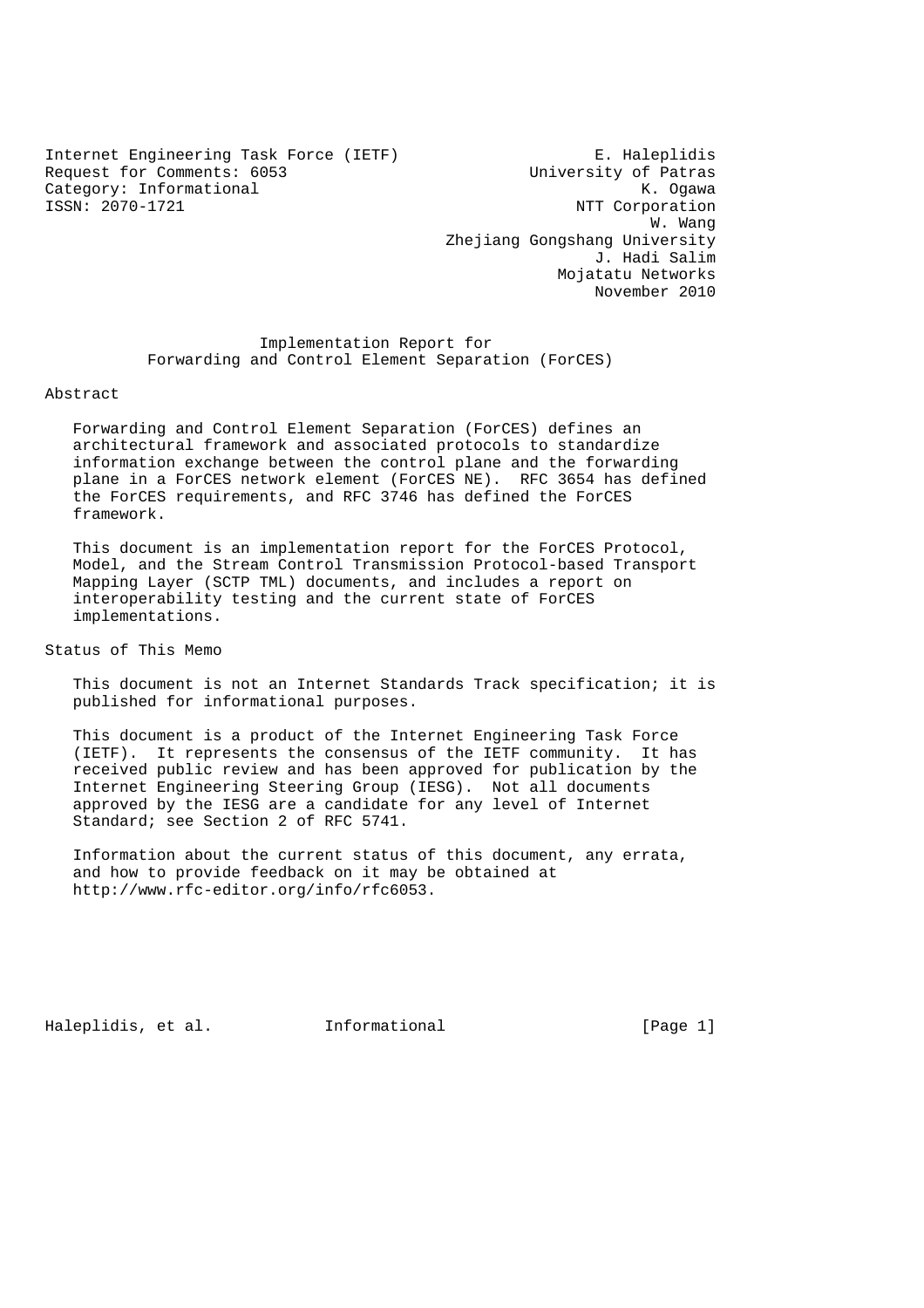Copyright Notice

 Copyright (c) 2010 IETF Trust and the persons identified as the document authors. All rights reserved.

 This document is subject to BCP 78 and the IETF Trust's Legal Provisions Relating to IETF Documents (http://trustee.ietf.org/license-info) in effect on the date of publication of this document. Please review these documents carefully, as they describe your rights and restrictions with respect to this document. Code Components extracted from this document must include Simplified BSD License text as described in Section 4.e of the Trust Legal Provisions and are provided without warranty as described in the Simplified BSD License.

Haleplidis, et al. 1nformational [Page 2]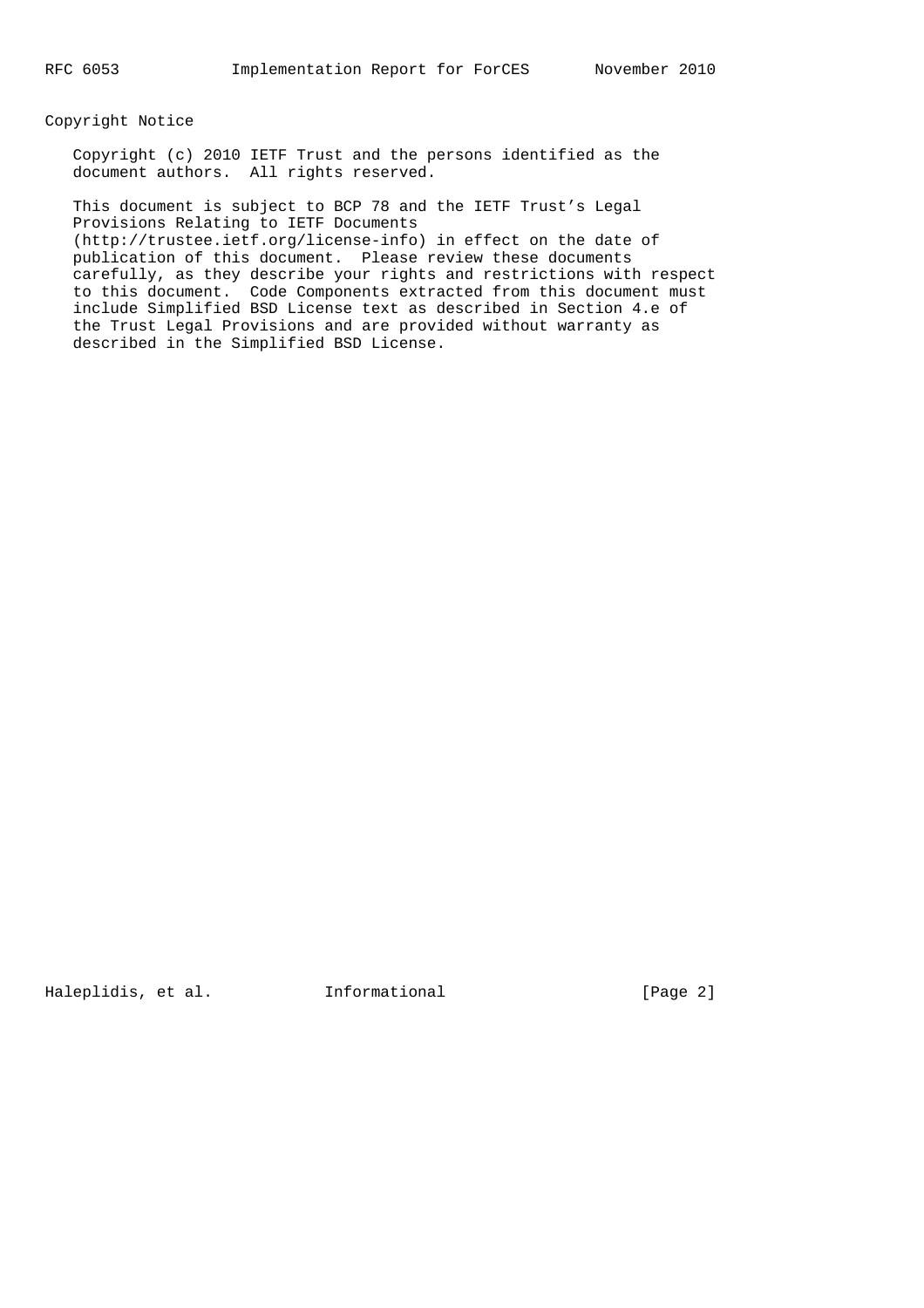Table of Contents

|                                                              |  | 4              |
|--------------------------------------------------------------|--|----------------|
| 1.                                                           |  |                |
| 1.1.                                                         |  | $\overline{4}$ |
| 1.2.                                                         |  | 4              |
| 1.3.<br>Transport Mapping Layer                              |  | $\overline{4}$ |
| Terminology and Conventions<br>2.                            |  | $\overline{4}$ |
| Requirements Language<br>2.1.                                |  | 4              |
| 2.2.                                                         |  | 5              |
| 3.                                                           |  | 6              |
| 4.                                                           |  | 6              |
|                                                              |  |                |
| 5.                                                           |  | 7              |
| б.                                                           |  | 7              |
| Implementation Experience<br>6.1.                            |  | 7              |
| 6.1.1.<br>ForCES Protocol Features                           |  | 9              |
| 6.1.1.1.<br>Protocol Messages                                |  | 9              |
| 6.1.1.2.<br>MainHeader Handling                              |  | 10             |
| 6.1.1.3.                                                     |  | 11             |
| 6.1.1.4.<br>Operation Types Supported                        |  | 12             |
|                                                              |  |                |
| 6.1.1.5.<br>ForCES Protocol Advanced Features                |  | 13             |
| 6.1.2. ForCES Model Features                                 |  | 14             |
| 6.1.2.1.<br>Basic Atomic Types Supported                     |  | 14             |
| 6.1.2.2.<br>Compound Types Supported                         |  | 15             |
| LFBs Supported<br>6.1.2.3.                                   |  | 15             |
| 6.1.3.<br>ForCES SCTP TML Features                           |  | 19             |
| TML Priority Ports<br>6.1.3.1.                               |  | 19             |
| Message Handling at Specific Priorities<br>6.1.3.2.          |  | 19             |
| TML Security Feature<br>6.1.3.3.                             |  | 20             |
|                                                              |  |                |
| Interoperability Report<br>6.2.                              |  | 20             |
| 6.2.1.                                                       |  | 21             |
| Scenario 1 - Pre-Association Setup 21<br>6.2.1.1.            |  |                |
| Scenario 2 - TML Priority Channels Connection 22<br>6.2.1.2. |  |                |
| Scenario 3 - Association Setup - Association<br>6.2.1.3.     |  |                |
|                                                              |  | 22             |
| Scenario $4$ - CE Query<br>6.2.1.4.                          |  | 23             |
| Scenario 5 - Heartbeat Monitoring<br>6.2.1.5.                |  | 23             |
| 6.2.1.6.<br>Scenario 6 - Simple Config Command 23            |  |                |
| Scenario 7 - Association Teardown 24<br>6.2.1.7.             |  |                |
|                                                              |  |                |
| Tested Features 25<br>6.2.2.                                 |  |                |
| 6.2.2.1.<br>ForCES Protocol Features                         |  | 25             |
| 6.2.2.2.<br>ForCES Model Features                            |  | 28             |
| 6.2.2.3.<br>ForCES SCTP TML Features 30                      |  |                |
| Interoperability Results 31<br>6.2.3.                        |  |                |
| 7.                                                           |  |                |
| Security Considerations 33<br>8.                             |  |                |
| 9.                                                           |  | 33             |
| Normative References 33<br>9.1.                              |  |                |
| 9.2.                                                         |  |                |
| Informative References 33                                    |  |                |

Haleplidis, et al. Informational [Page 3]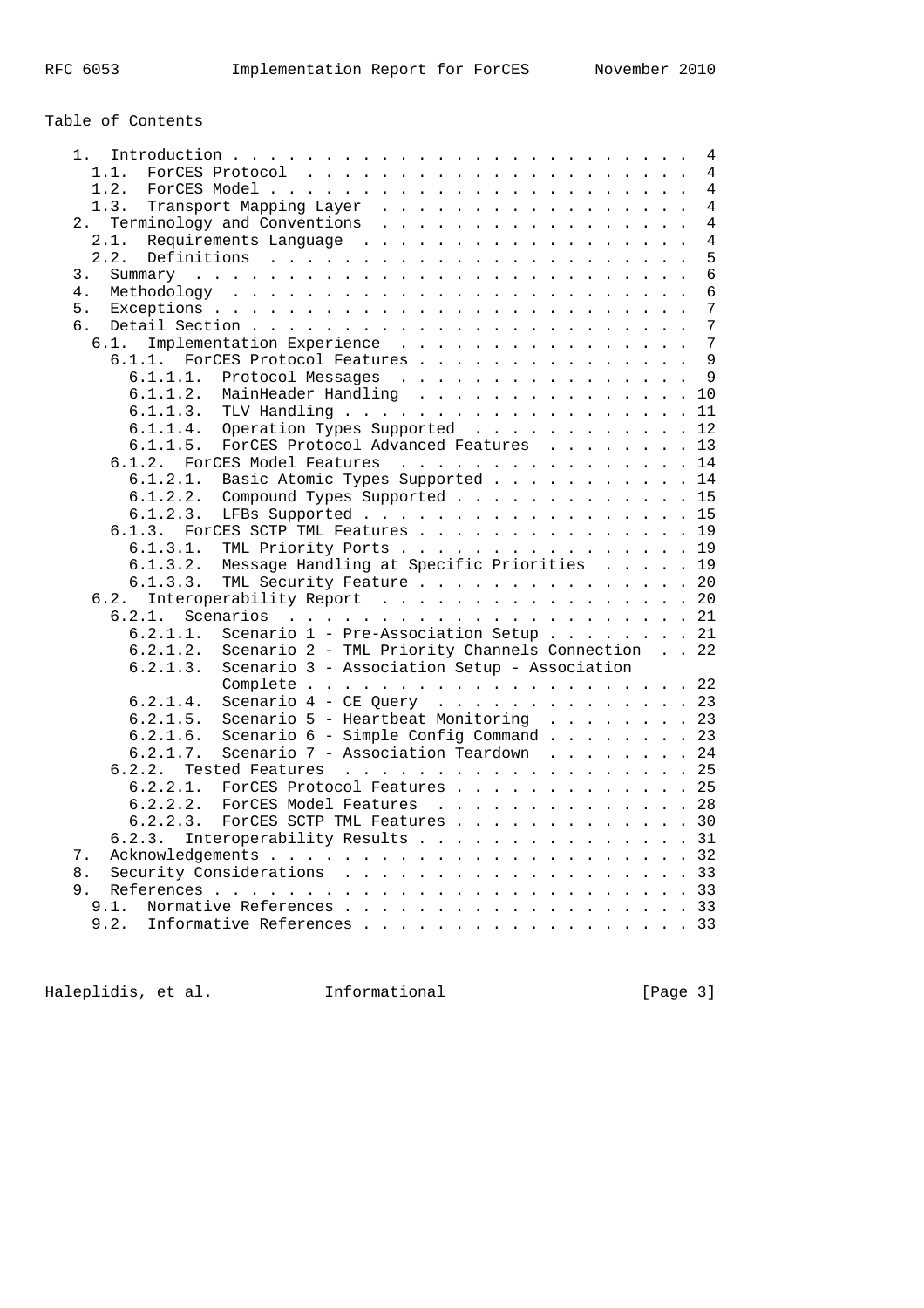## 1. Introduction

 This document is an implementation report for the ForCES protocol, model, and the SCTP TML documents, and includes an interoperability report.

It follows the outline suggested by [RFC5657].

 ForCES defines an architectural framework and associated protocols to standardize information exchange between the control plane and the forwarding plane in a ForCES network element (ForCES NE). [RFC3654] has defined the ForCES requirements, and [RFC3746] has defined the ForCES framework.

### 1.1. ForCES Protocol

 The ForCES protocol works in a master-slave mode in which forwarding elements (FEs) are slaves and control elements (CEs) are masters. The protocol includes commands for transport of Logical Functional Block (LFB) configuration information, association setup, status, event notifications, etc. The reader is encouraged to read the ForCES Protocol Specification [RFC5810] for further information.

#### 1.2. ForCES Model

 The ForCES Model [RFC5812] presents a formal way to define FE Logical Functional Blocks (LFBs) using XML. LFB configuration components, capabilities, and associated events are defined when the LFB is formally created. The LFBs within the FE are accordingly controlled in a standardized way by the ForCES protocol.

## 1.3. Transport Mapping Layer

 The TML transports the protocol layer (PL) messages [RFC5810]. The TML is where the issues of how to achieve transport-level reliability, congestion control, multicast, ordering, etc. are handled. All ForCES protocol layer implementations MUST be portable across all TMLs. Although more than one TML may be standardized for the ForCES protocol, all implementations MUST implement SCTP TML [RFC5811].

### 2. Terminology and Conventions

### 2.1. Requirements Language

 The key words "MUST", "MUST NOT", "REQUIRED", "SHALL", "SHALL NOT", "SHOULD", "SHOULD NOT", "RECOMMENDED", "MAY", and "OPTIONAL" in this document are to be interpreted as described in [RFC2119].

Haleplidis, et al. 1nformational [Page 4]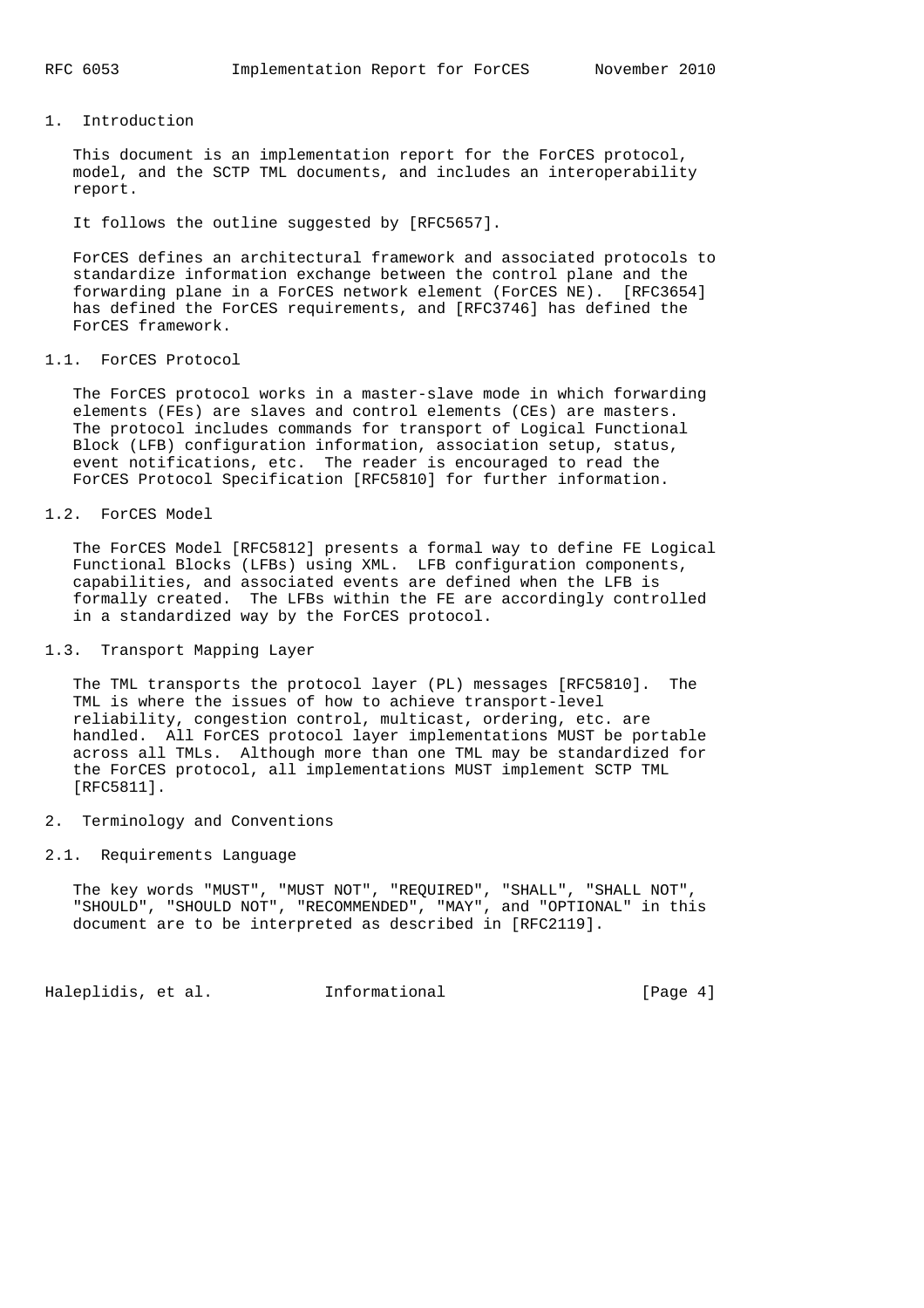## 2.2. Definitions

 This document follows the terminology defined by the ForCES requirements in [RFC3654] and by the ForCES framework in [RFC3746]. The definitions are repeated below for clarity.

 Control Element (CE) - A logical entity that implements the ForCES protocol and uses it to instruct one or more FEs on how to process packets. CEs handle functionality such as the execution of control and signaling protocols.

 Forwarding Element (FE) - A logical entity that implements the ForCES protocol. FEs use the underlying hardware to provide per-packet processing and handling as directed/controlled by one or more CEs via the ForCES protocol.

 LFB (Logical Functional Block) - The basic building block that is operated on by the ForCES protocol. The LFB is a well defined, logically separable functional block that resides in an FE and is controlled by the CE via the ForCES protocol. The LFB may reside at the FE's datapath and process packets or may be purely an FE control or configuration entity that is operated on by the CE. Note that the LFB is a functionally accurate abstraction of the FE's processing capabilities, but not a hardware-accurate representation of the FE implementation.

 LFB Class and LFB Instance - LFBs are categorized by LFB Classes. An LFB Instance represents an LFB Class (or Type) existence. There may be multiple instances of the same LFB Class (or Type) in an FE. An LFB Class is represented by an LFB Class ID, and an LFB Instance is represented by an LFB Instance ID. As a result, an LFB Class ID associated with an LFB Instance ID uniquely specifies an LFB existence.

 LFB Metadata - Metadata is used to communicate per-packet state from one LFB to another, but is not sent across the network. The FE model defines how such metadata is identified, produced, and consumed by the LFBs. It defines the functionality but not how metadata is encoded within an implementation.

 LFB Components - Operational parameters of the LFBs that must be visible to the CEs are conceptualized in the FE model as the LFB components. The LFB components include, for example, flags, single-parameter arguments, complex arguments, and tables that the CE can read and/or write via the ForCES protocol (see below).

Haleplidis, et al. 1nformational [Page 5]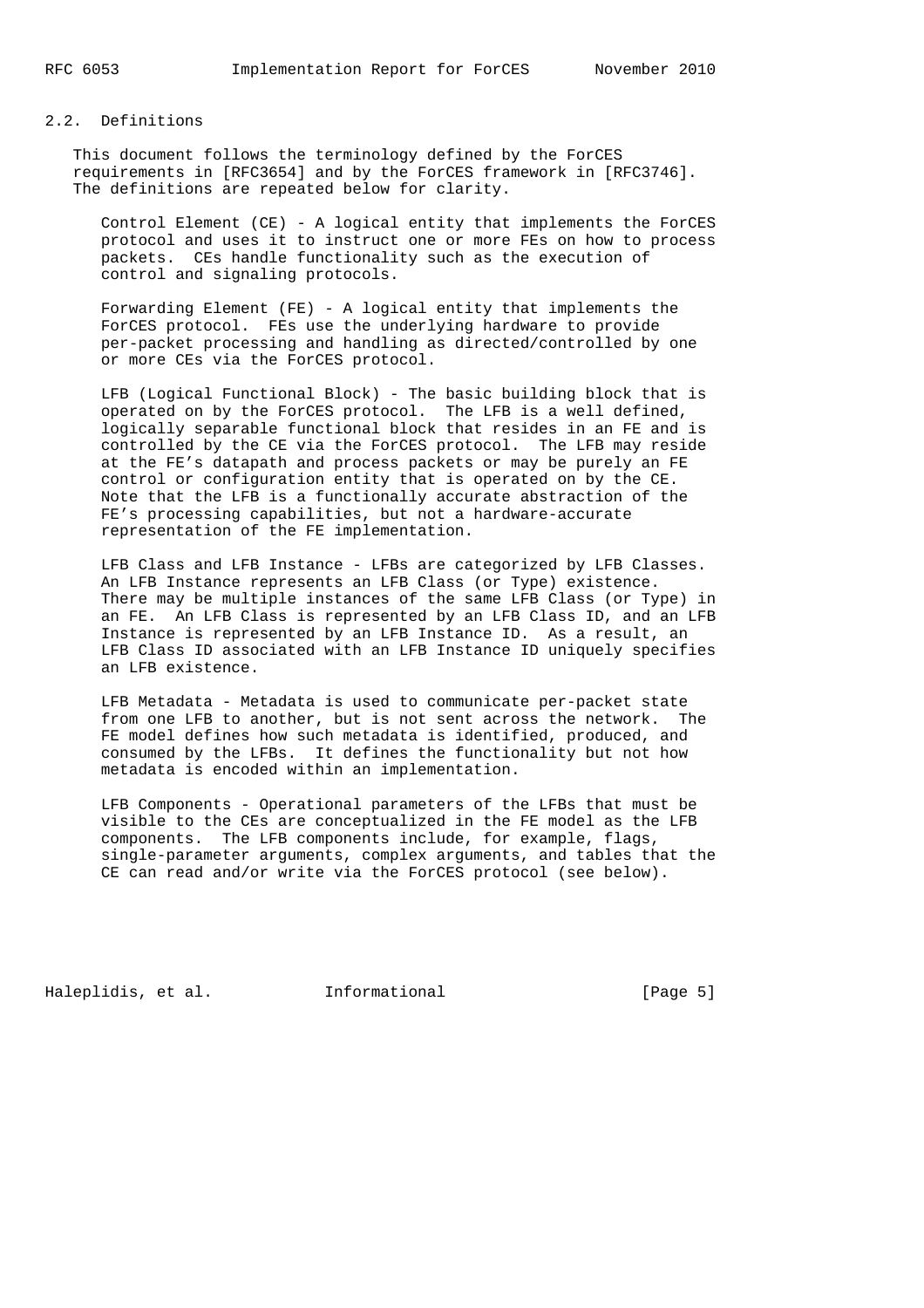ForCES Protocol - While there may be multiple protocols used within the overall ForCES architecture, the term "ForCES protocol" and "protocol" refer to the "Fp" reference points in the ForCES framework in [RFC3746]. This protocol does not apply to CE-to-CE communication, FE-to-FE communication, or to communication between FE and CE managers. Basically, the ForCES protocol works in a master-slave mode in which FEs are slaves and CEs are masters.

 ForCES Protocol Transport Mapping Layer (ForCES TML) - A layer in ForCES protocol architecture that uses the capabilities of existing transport protocols to specifically address protocol message transportation issues, such as how the protocol messages are mapped to different transport media (like TCP, IP, ATM, Ethernet, etc.), and how to achieve and implement reliability, multicast, ordering, etc. The ForCES TML specifications are detailed in separate ForCES documents, one for each TML.

### 3. Summary

 Three independent implementations, NTT Japan, the University of Patras, and Zhejiang Gongshang University, were surveyed and found to already implement all the major features. All implementors mentioned they will be implementing all missing features in the future.

 An interop test was conducted in July 2009 for all three implementations. Two other organizations, Mojatatu Networks and Hangzhou Baud Information and Networks Technology Corporation, which independently extended two different well known public domain protocol analyzers, Ethereal/Wireshark and tcpdump, also participated in the interop for a total of five independent organizations implementing. The two protocol analyzers were used to verify the validity of ForCES protocol messages (and in some cases semantics).

 There were no notable difficulties in the interoperability test, and almost all issues were code bugs that were dealt with mostly on site; tests repeated successfully, as stated in Section 6.2.3.

#### 4. Methodology

 This report describes an implementation experience survey as well as the results of the interoperability test.

 The survey information was gathered after implementors answered a brief questionnaire regarding all ForCES Protocol, Model, and SCTP TML features. The results can be seen in Section 6.1.

Haleplidis, et al. Informational [Page 6]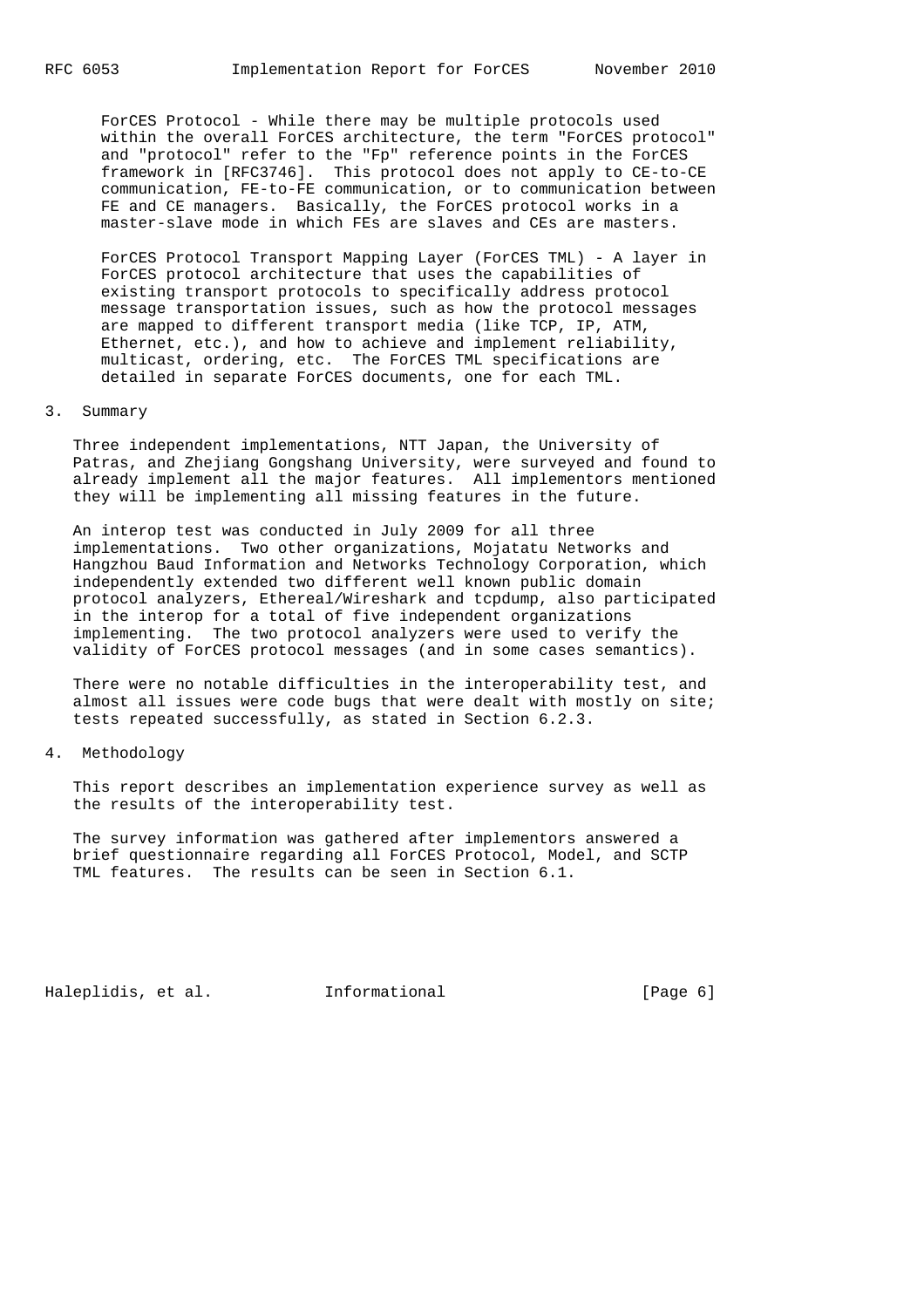The interoperability results were part of the interoperability test. Extended Ethereal and extended tcpdump were used to verify the results. The results can be seen in Section 6.2.

5. Exceptions

 The core features of the ForCES Protocol, Model, and SCTP TML were implemented and assessed in an interop test in July 2009. The intention of the interop testing was to validate that all the main features of the three core documents were interoperable amongst different implementations. The tested features can be seen in Section 6.2.2.

 Different organizations surveyed have implemented certain features but not others. This approach is driven by the presence of different LFBs that the different organizations currently implement. All organizations surveyed have indicated their intention to implement all outstanding features in due time. The implemented features can be seen in Section 6.1.

 The mandated TML security requirement, IP security (IPsec), was not validated during the interop and is not discussed in this document. Since IPsec is well known and widely deployed, not testing in the presence of IPsec does not invalidate the tests done. Note that Section 6.1.3.3 indicates that none of the implementations reporting included support for IPsec, but all indicated their intention to implement it.

 Although the SCTP priority ports have changed since the interoperability test with the version of the SCTP TML draft available prior to the publication of RFC 5811, the change has no impact on the validity of the interoperability test.

- 6. Detail Section
- 6.1. Implementation Experience

 Three different organizations have implemented the ForCES Protocol, Model, and SCTP TML and answered a questionnaire. These are:

- o NTT Japan
- o University of Patras
- o Zhejiang Gongshang University

Haleplidis, et al. 1nformational [Page 7]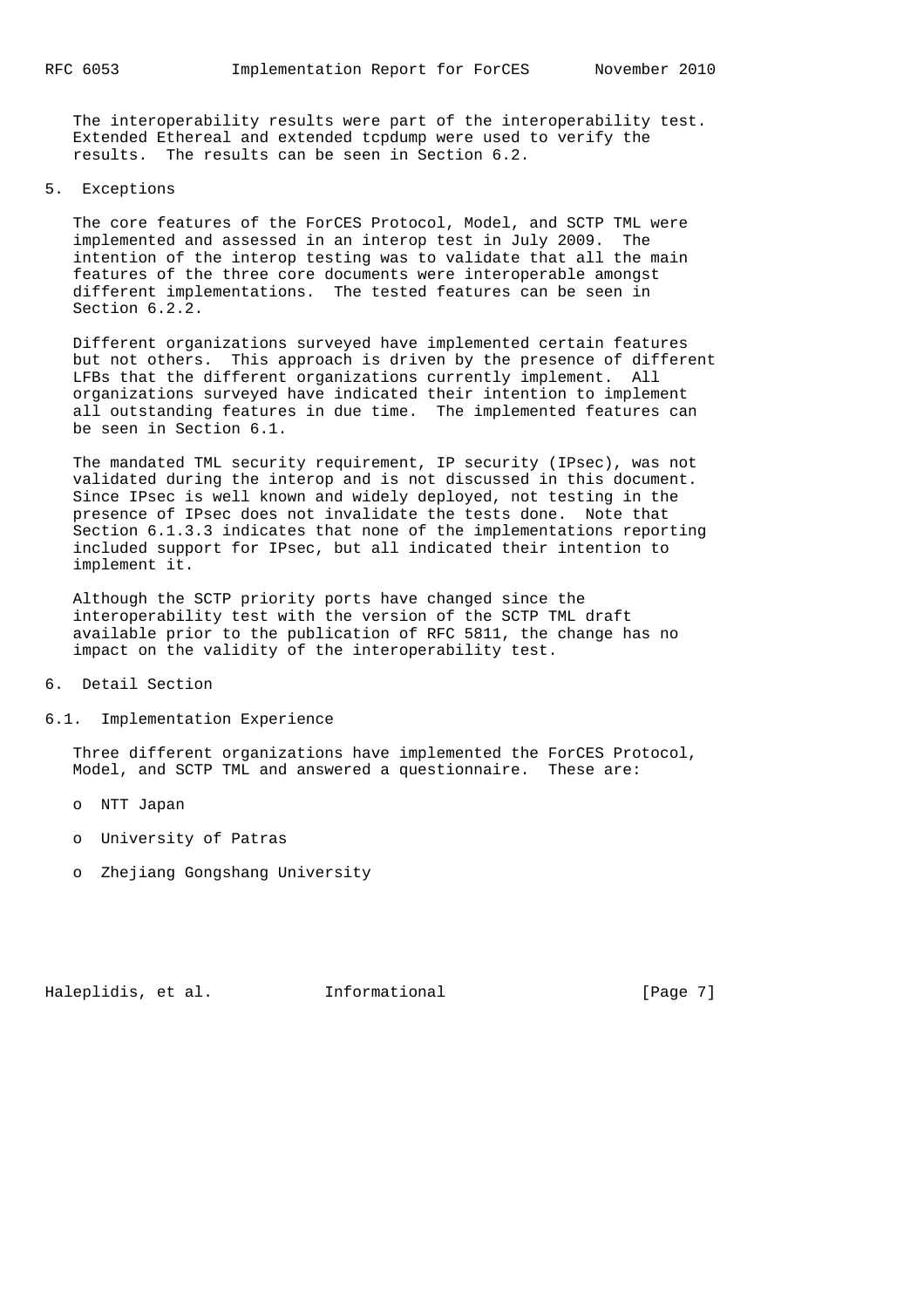Extensions to protocol analyzers capable of understanding ForCES protocol messages are considered part of an implementation, since these analyzers can now understand and validate ForCES protocol message that have been exchanged. Two such extensions have been created:

o Extension to Ethereal/Wireshark [ethereal].

o Extension to tcpdump [tcpdump].

 All implementors were asked about the ForCES features they have implemented. For every item listed, the respondents indicated whether they had implemented, will implement, or won't implement at all.

Haleplidis, et al. 1nformational [Page 8]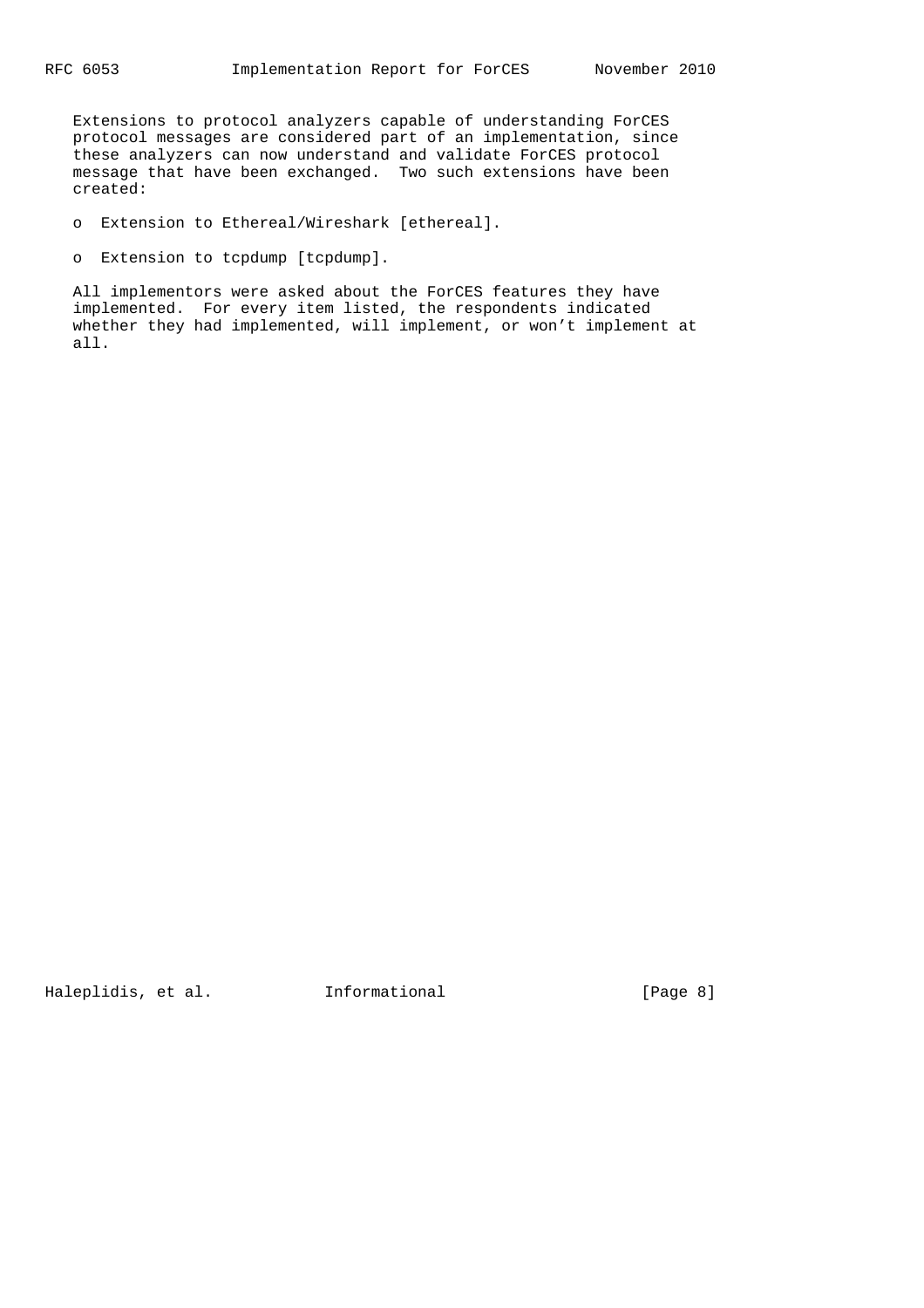# 6.1.1. ForCES Protocol Features

6.1.1.1. Protocol Messages

| Protocol Message              | NTT Japan   | University of<br>Patras | Zhejiang<br>Gongshang<br>University |
|-------------------------------|-------------|-------------------------|-------------------------------------|
| Association<br>Setup          | Implemented | Implemented             | Implemented                         |
| Association<br>Setup Response | Implemented | Implemented             | Implemented                         |
| Association<br>Teardown       | Implemented | Implemented             | Implemented                         |
| Config                        | Implemented | Implemented             | Implemented                         |
| Config Response               | Implemented | Implemented             | Implemented                         |
| Query                         | Implemented | Implemented             | Implemented                         |
| Query Response                | Implemented | Implemented             | Implemented                         |
| Event<br>Notification         | Implemented | Will<br>Implement       | Implemented                         |
| Packet Redirect               | Implemented | Will<br>Implement       | Implemented                         |
| Heartbeat                     | Implemented | Implemented             | Implemented                         |

ForCES Protocol Messages

Haleplidis, et al. Informational [Page 9]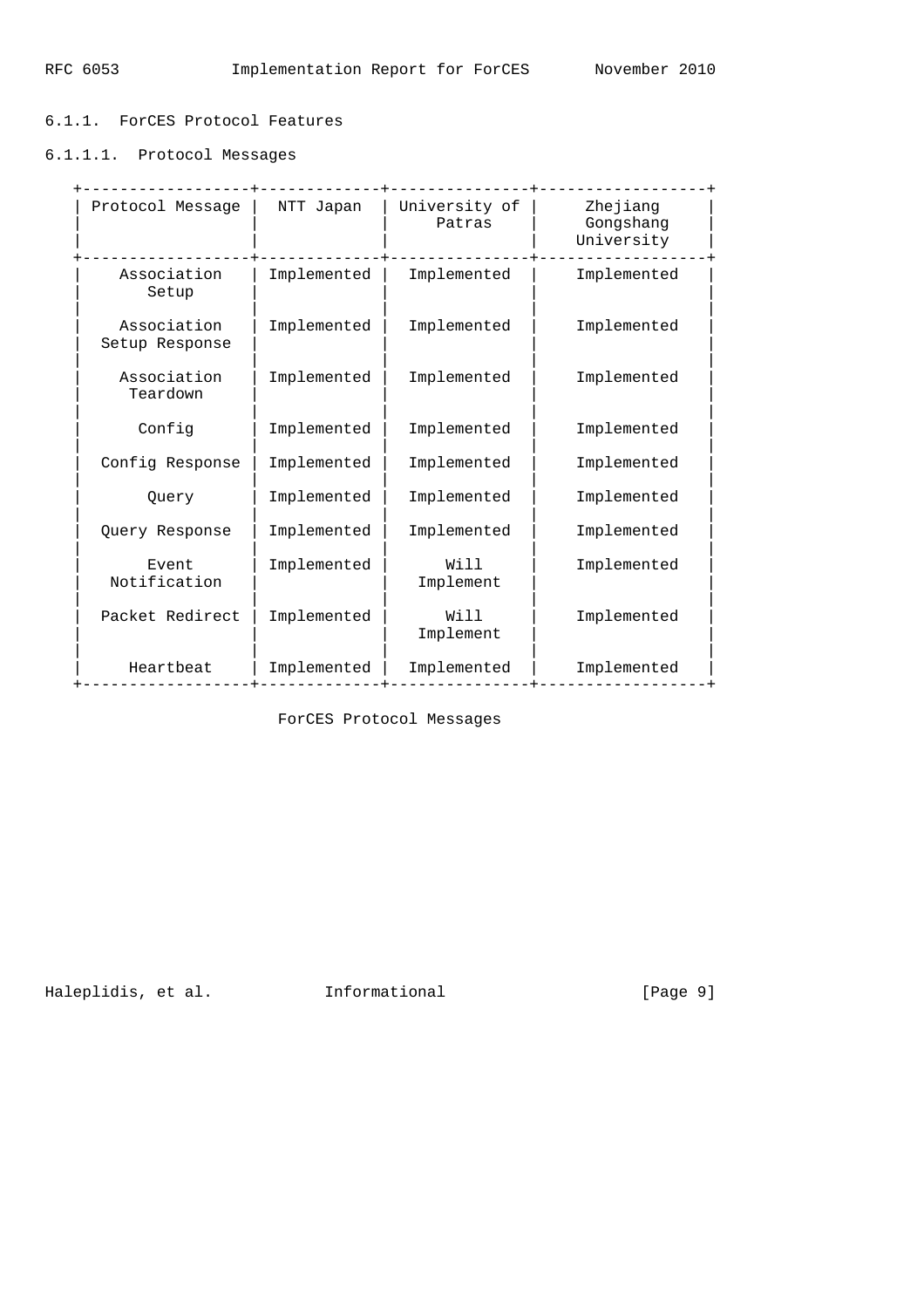# 6.1.1.2. MainHeader Handling

| Header Field                  | NTT Japan         | University of<br>Patras | Zhejiang<br>Gongshang<br>University |
|-------------------------------|-------------------|-------------------------|-------------------------------------|
| Correlator                    | Implemented       | Implemented             | Implemented                         |
| ACK Indicator<br>Flaq         | Implemented       | Implemented             | Implemented                         |
| Priority Flag                 | Will<br>Implement | Implemented             | Implemented                         |
| Execution Mode<br>Flaq        | Will<br>Implement | Implement<br>Will       | Implemented                         |
| Atomic<br>Transaction<br>Flaq | Will<br>Implement | Will<br>Implement       | Implemented                         |
| Transaction<br>Phase Flag     | Will<br>Implement | Implement<br>Will       | Implemented                         |

MainHeader Handling

Haleplidis, et al. Informational [Page 10]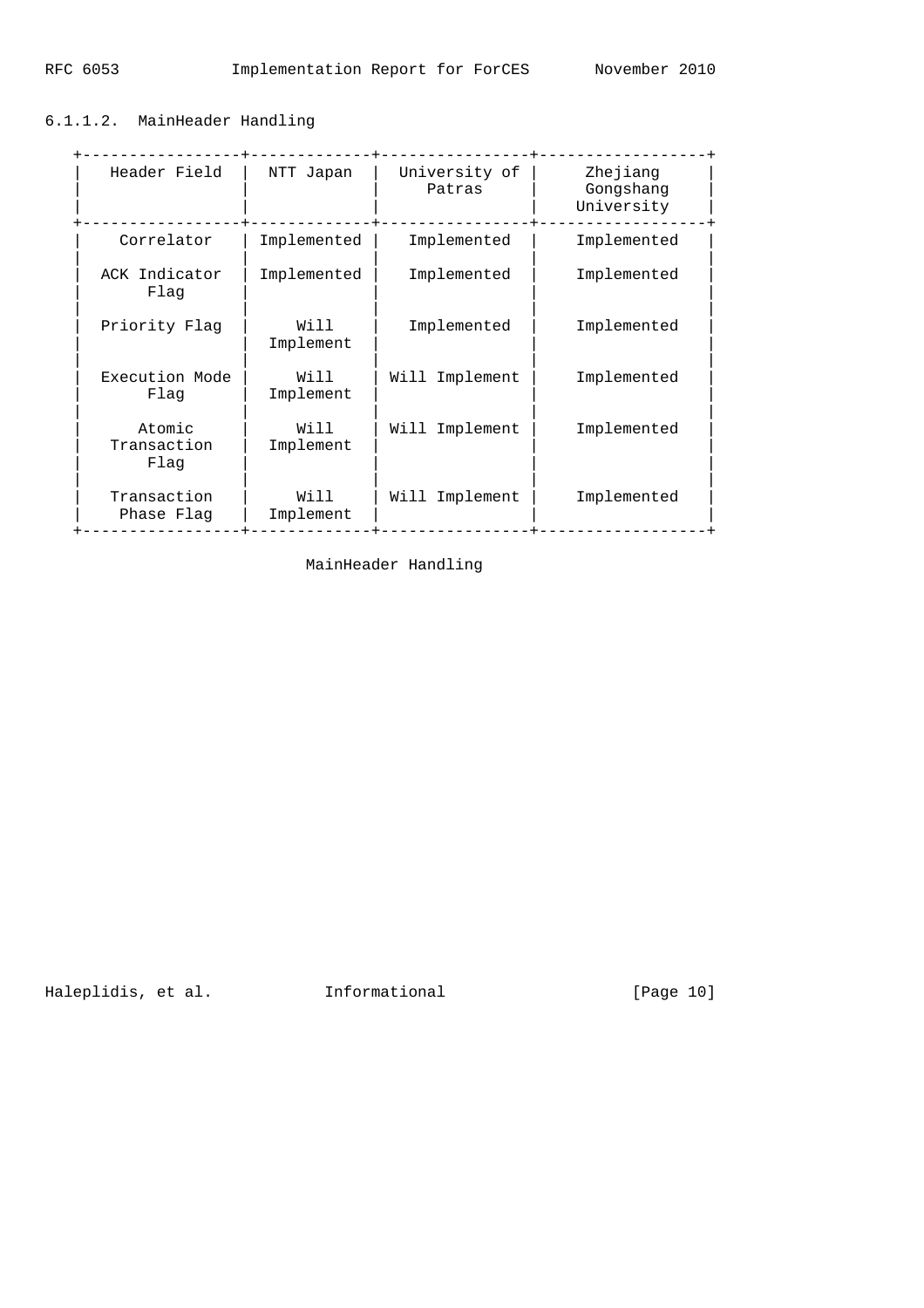# 6.1.1.3. TLV Handling

| TLV              | NTT Japan         | University of<br>Patras | Zhejiang<br>Gongshang<br>University |
|------------------|-------------------|-------------------------|-------------------------------------|
| REDIRECT-TLV     | Implemented       | Will<br>Implement       | Implemented                         |
| ASResult-TLV     | Implemented       | Implemented             | Implemented                         |
| ASTReason-TLV    | Implemented       | Implemented             | Implemented                         |
| LFBSelect-TLV    | Implemented       | Implemented             | Implemented                         |
| OPER-TLV         | Implemented       | Implemented             | Implemented                         |
| PATH-DATA-TLV    | Implemented       | Implemented             | Implemented                         |
| KEYINFO-TLV      | Will<br>Implement | Will<br>Implement       | Implemented                         |
| FULLDATA-TLV     | Implemented       | Implemented             | Implemented                         |
| SPARSEDATA-TLV   | Will<br>Implement | Will<br>Implement       | Implemented                         |
| <b>ILV</b>       | Will<br>Implement | Will<br>Implement       | Implemented                         |
| METADATA-TLV     | Will<br>Implement | Will<br>Implement       | Implemented                         |
| RESULT-TLV       | Implemented       | Implemented             | Implemented                         |
| REDIRECTDATA-TLV | Implemented       | Will<br>Implement       | Implemented                         |

TLVs Supported

Haleplidis, et al. 1nformational [Page 11]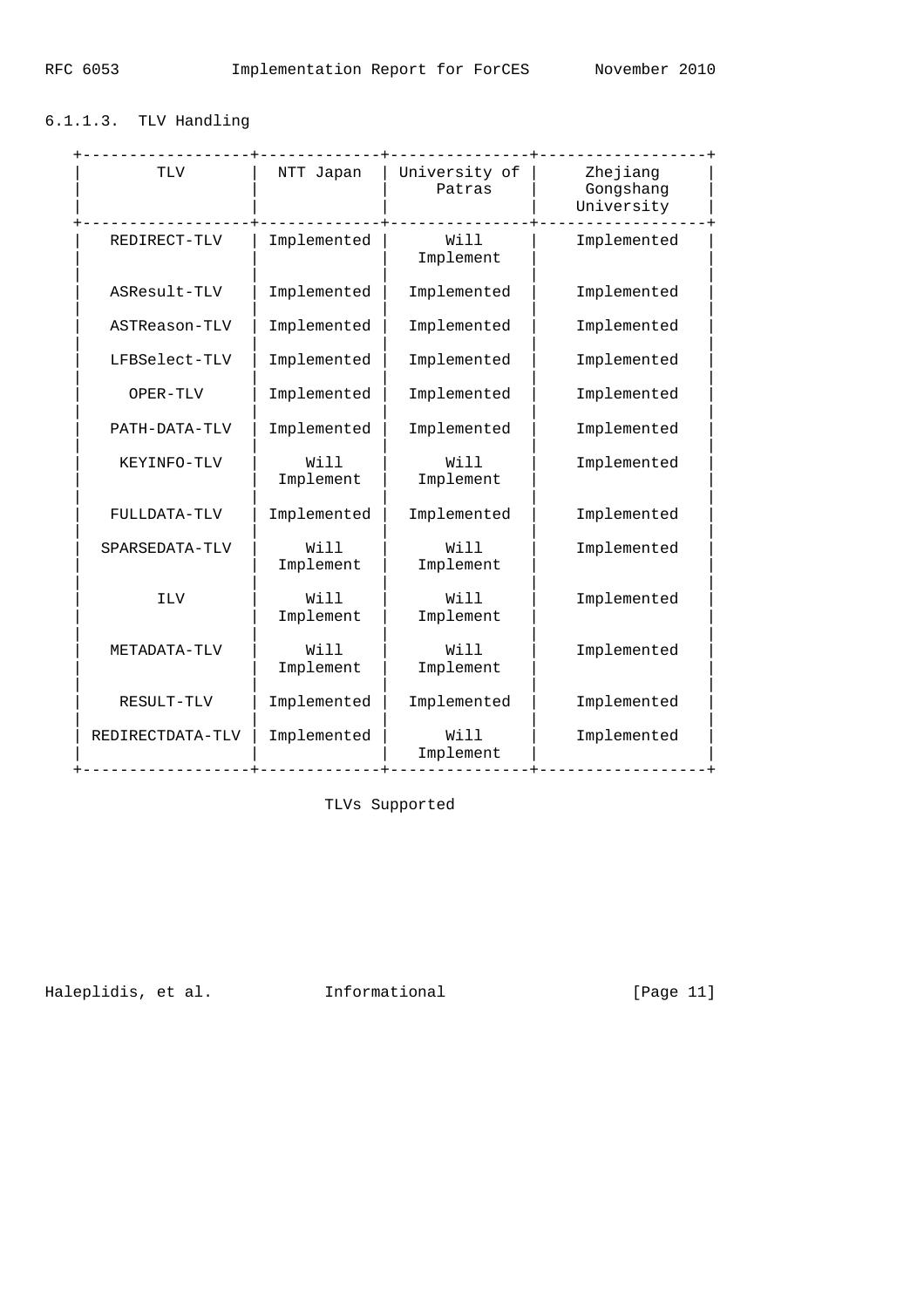# 6.1.1.4. Operation Types Supported

| Operation               | -------------<br>NTT Japan | -------------+<br>University of<br>Patras | Zhejiang<br>Gongshang<br>University |
|-------------------------|----------------------------|-------------------------------------------|-------------------------------------|
| SET                     | Implemented                | Implemented                               | Implemented                         |
| SET-PROP                | Will<br>Implement          | Will<br>Implement                         | Implemented                         |
| SET-RESPONSE            | Implemented                | Implemented                               | Implemented                         |
| SET-PROP-RESPONSE       | Will<br>Implement          | Will<br>Implement                         | Implemented                         |
| DEL                     | Implemented                | Will<br>Implement                         | Implemented                         |
| DEL-RESPONSE            | Implemented                | Will<br>Implement                         | Implemented                         |
| GET                     | Implemented                | Implemented                               | Implemented                         |
| GET-PROP                | Will<br>Implement          | Will<br>Implement                         | Implemented                         |
| GET-RESPONSE            | Implemented                | Implemented                               | Implemented                         |
| GET-PROP-RESPONSE       | Will<br>Implement          | Will<br>Implement                         | Implemented                         |
| REPORT                  | Implemented                | Implemented                               | Implemented                         |
| COMMIT                  | Will<br>Implement          | Will<br>Implement                         | Implemented                         |
| COMMIT-RESPONSE         | Will<br>Implement          | Will<br>Implement                         | Implemented                         |
| TRCOMP<br>------------+ | Will<br>Implement          | Will<br>Implement<br>----------+          | Implemented                         |

Operation Types Supported

Haleplidis, et al. 1nformational [Page 12]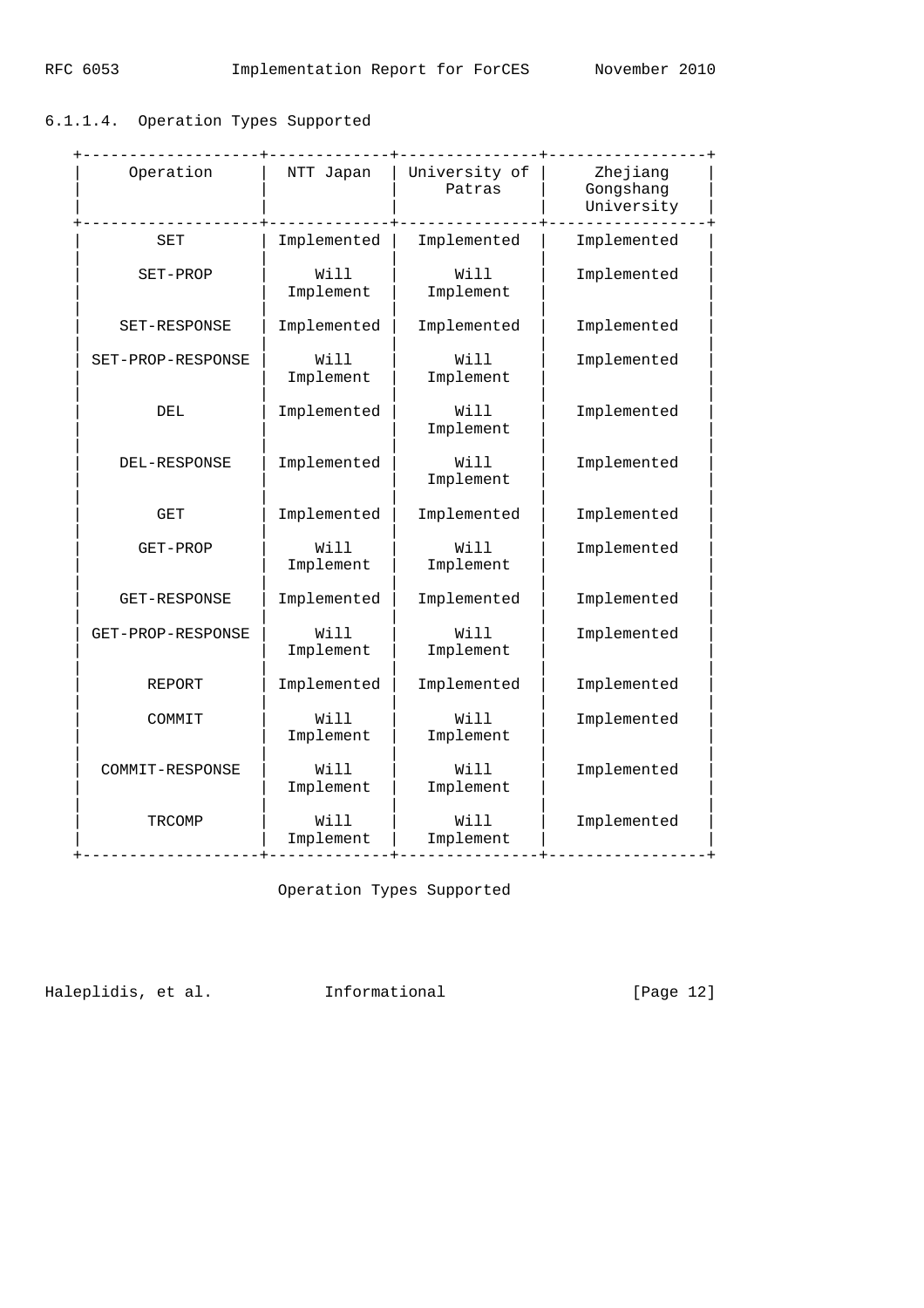6.1.1.5. ForCES Protocol Advanced Features

| Feature               | NTT Japan         | University of<br>Patras | Zhejiang Gongshang<br>University |
|-----------------------|-------------------|-------------------------|----------------------------------|
| Execute Mode          | Will<br>Implement | Will Implement          | Implemented                      |
| Transaction           | Will<br>Implement | Will Implement          | Implemented                      |
| Batching              | Will<br>Implement | Implemented             | Implemented                      |
| Command<br>Pipelining | Will<br>Implement | Will Implement          | Will Implement                   |
| Heartbeats            | Implemented       | Implemented             | Implemented                      |

ForCES Protocol Advanced Features

Haleplidis, et al. 1nformational [Page 13]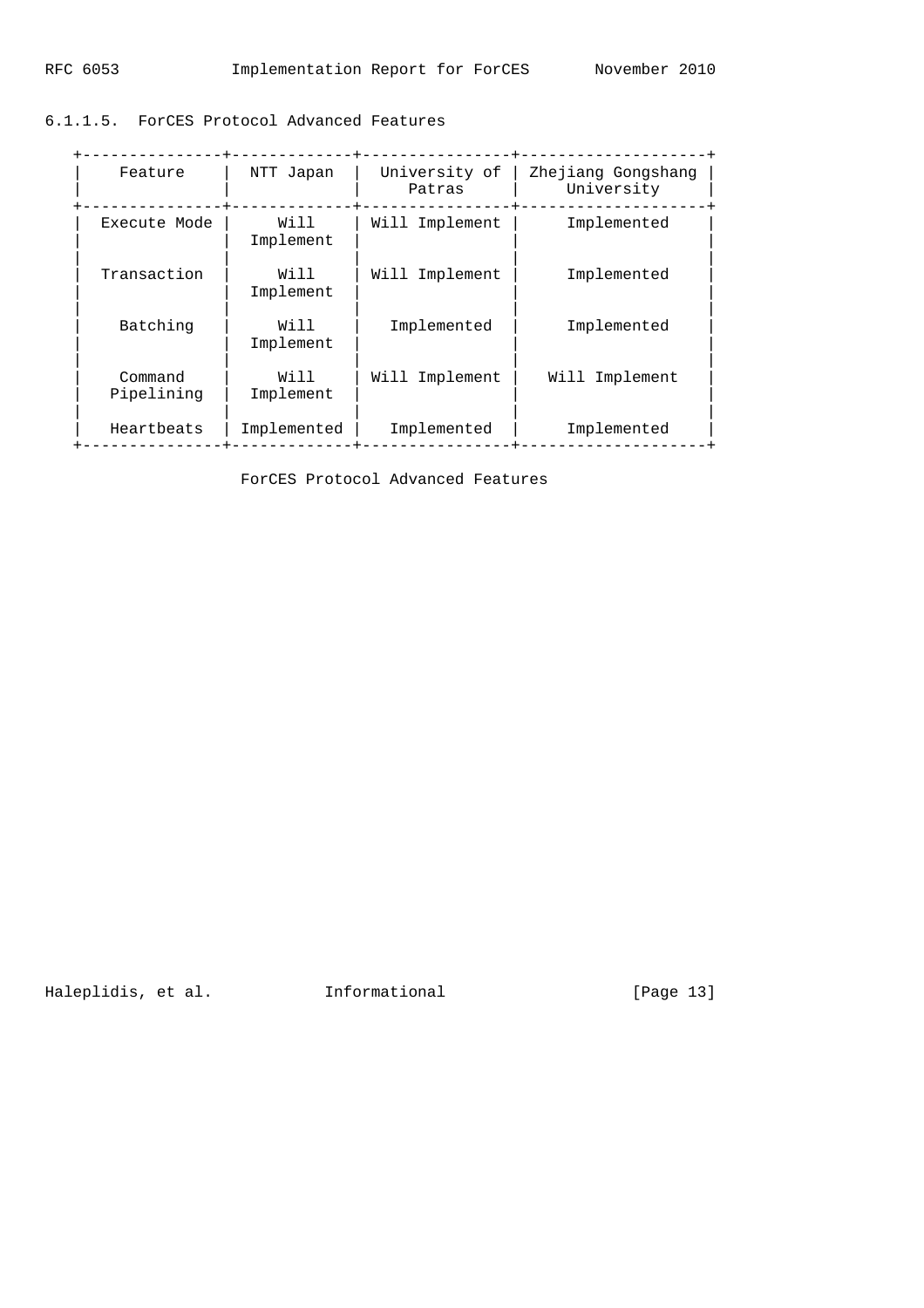# 6.1.2. ForCES Model Features

6.1.2.1. Basic Atomic Types Supported

| Atomic Type    | NTT Japan   | University of<br>Patras | Zhejiang Gongshang<br>University |
|----------------|-------------|-------------------------|----------------------------------|
| char           | Implemented | Implemented             | Will Implement                   |
| uchar          | Implemented | Implemented             | Implemented                      |
| int16          | Implemented | Implemented             | Will Implement                   |
| uint16         | Implemented | Implemented             | Will Implement                   |
| int32          | Implemented | Implemented             | Implemented                      |
| uint32         | Implemented | Implemented             | Implemented                      |
| int64          | Implemented | Implemented             | Will Implement                   |
| uint64         | Implemented | Implemented             | Will Implement                   |
| boolean        | Implemented | Implemented             | Implemented                      |
| string[N]      | Implemented | Implemented             | Implemented                      |
| string         | Implemented | Implemented             | Implemented                      |
| byte[N]        | Implemented | Implemented             | Implemented                      |
| octetstring[N] | Implemented | Implemented             | Will Implement                   |
| float32        | Implemented | Implemented             | Will Implement                   |
| float64        | Implemented | Implemented             | Will Implement                   |

Basic Atomic Types Supported

Haleplidis, et al. 1nformational [Page 14]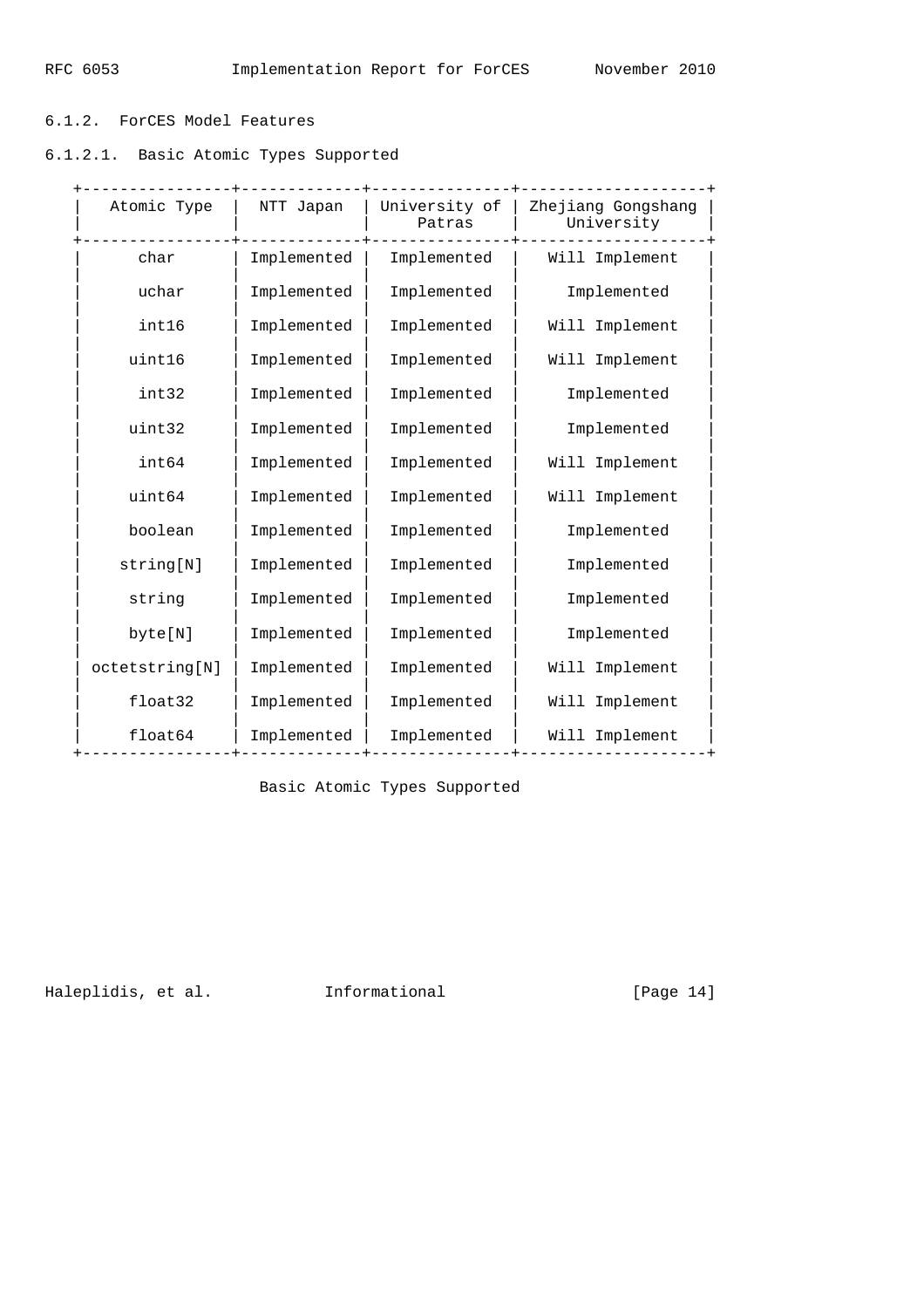| Compound<br>Type | NTT Japan   | University of<br>Patras | Zhejiang Gongshang<br>University |
|------------------|-------------|-------------------------|----------------------------------|
| structs          | Implemented | Implemented             | Implemented                      |
| arrays           | Implemented | Implemented             | Implemented                      |

# 6.1.2.2. Compound Types Supported

Compound Types Supported

6.1.2.3. LFBs Supported

6.1.2.3.1. FE Protocol LFB

| Protocol<br>Datatypes | NTT Japan   | University of<br>Patras | Zhejiang<br>Gongshang<br>University |
|-----------------------|-------------|-------------------------|-------------------------------------|
| CEHBPolicy            | Implemented | Implemented             | Implemented                         |
| FEHBPolicy            | Implemented | Implemented             | Implemented                         |
| FERestartPolicy       | Implemented | Implemented             | Implemented                         |
| CEFailoverPolicy      | Implemented | Implemented             | Implemented                         |
| FEHACapab             | Implemented | Implemented             | Will Implement                      |

FE Protocol LFB Datatypes

Haleplidis, et al. 1nformational [Page 15]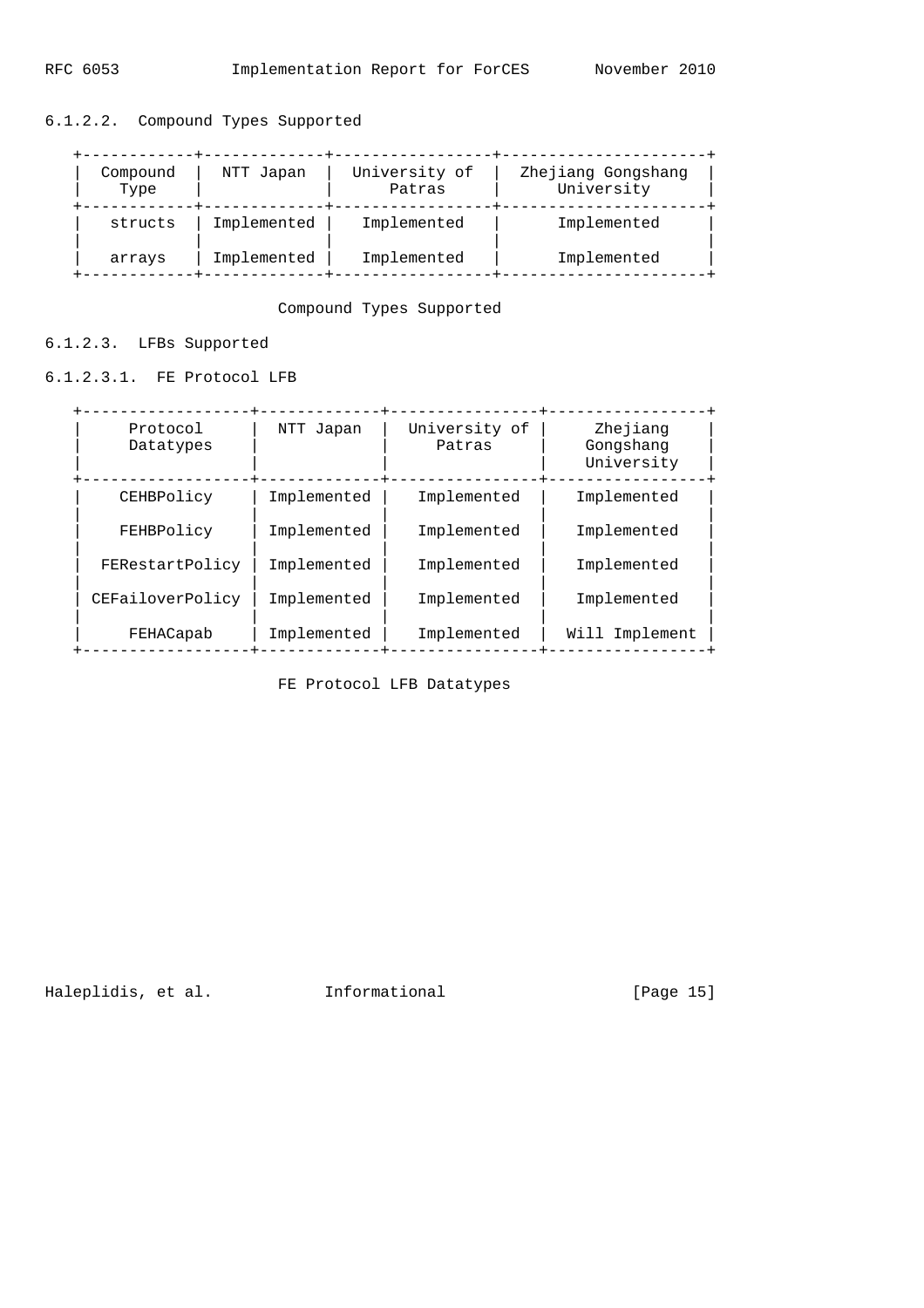| Protocol Components   | NTT Japan   | University<br>of Patras | Zhejiang<br>Gongshang<br>University |
|-----------------------|-------------|-------------------------|-------------------------------------|
| CurrentRunningVersion | Implemented | Implemented             | Implemented                         |
| FEID                  | Implemented | Implemented             | Implemented                         |
| MulticastFEIDs        | Implemented | Implemented             | Implemented                         |
| CEHBPolicy            | Implemented | Implemented             | Implemented                         |
| CEHDI                 | Implemented | Implemented             | Implemented                         |
| FEHBPolicy            | Implemented | Implemented             | Implemented                         |
| FEHI                  | Implemented | Implemented             | Implemented                         |
| CEID                  | Implemented | Implemented             | Implemented                         |
| BackupCEs             | Implemented | Will<br>Implement       | Will<br>Implement                   |
| CEFailoverPolicy      | Implemented | Implemented             | Implemented                         |
| CEFTI                 | Implemented | Implemented             | Implemented                         |
| FERestartPolicy       | Implemented | Implemented             | Will<br>Implement                   |
| LastCEID              | Implemented | Implemented             | Will<br>Implement                   |
|                       |             |                         |                                     |

# FE Protocol LFB Components

| Capabilities        | NTT Japan   | University<br>of Patras | Zhejiang<br>Gongshang<br>University |
|---------------------|-------------|-------------------------|-------------------------------------|
| SupportableVersions | Implemented | Implemented             | Implemented                         |
| HACapabilities      | Implemented | Implemented             | Will Implement                      |

Capabilities Supported

Haleplidis, et al. 1nformational [Page 16]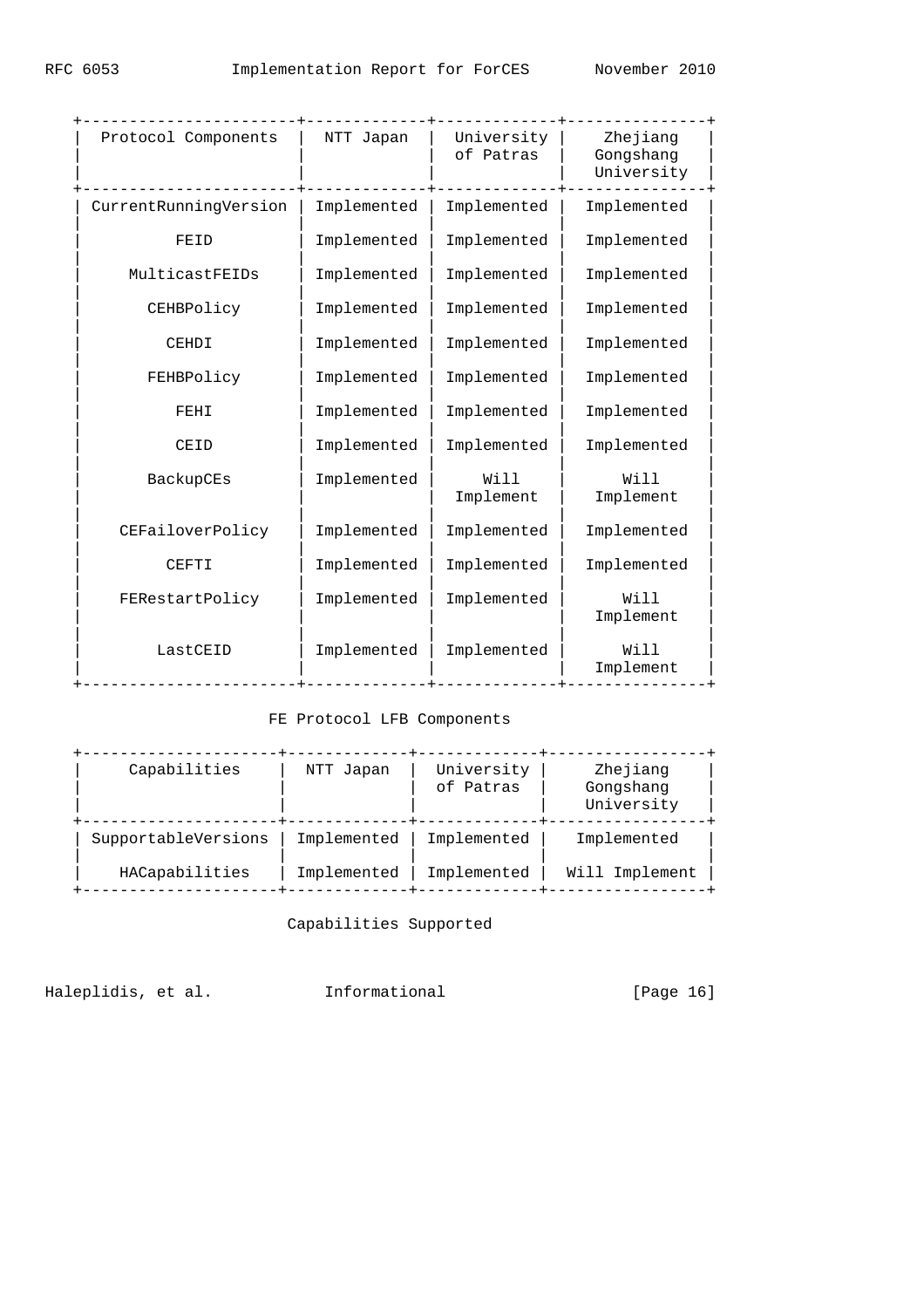| Events        | NTT Japan         | University of<br>Patras | Zhejiang Gongshang<br>University |
|---------------|-------------------|-------------------------|----------------------------------|
| PrimaryCEDown | Will<br>Implement | Will Implement          | Will Implement                   |

## Events Supported

# 6.1.2.3.2. FE Object LFB

| Object Datatypes         | NTT Japan   | University<br>of Patras | Zhejiang<br>Gongshang<br>University |
|--------------------------|-------------|-------------------------|-------------------------------------|
| LFBAdjacencyLimitType    | Implemented | Implemented             | Implemented                         |
| PortGroupLimitType       | Implemented | Implemented             | Implemented                         |
| SupportedLFBType         | Implemented | Implemented             | Implemented                         |
| FEStateValues            | Implemented | Implemented             | Implemented                         |
| FEConfiguredNeighborType | Implemented | Implemented             | Implemented                         |
| LFBSelectorType          | Implemented | Implemented             | Implemented                         |
| LFBLinkType              | Implemented | Implemented             | Implemented                         |

FE Object LFB Datatypes

Haleplidis, et al. 1nformational [Page 17]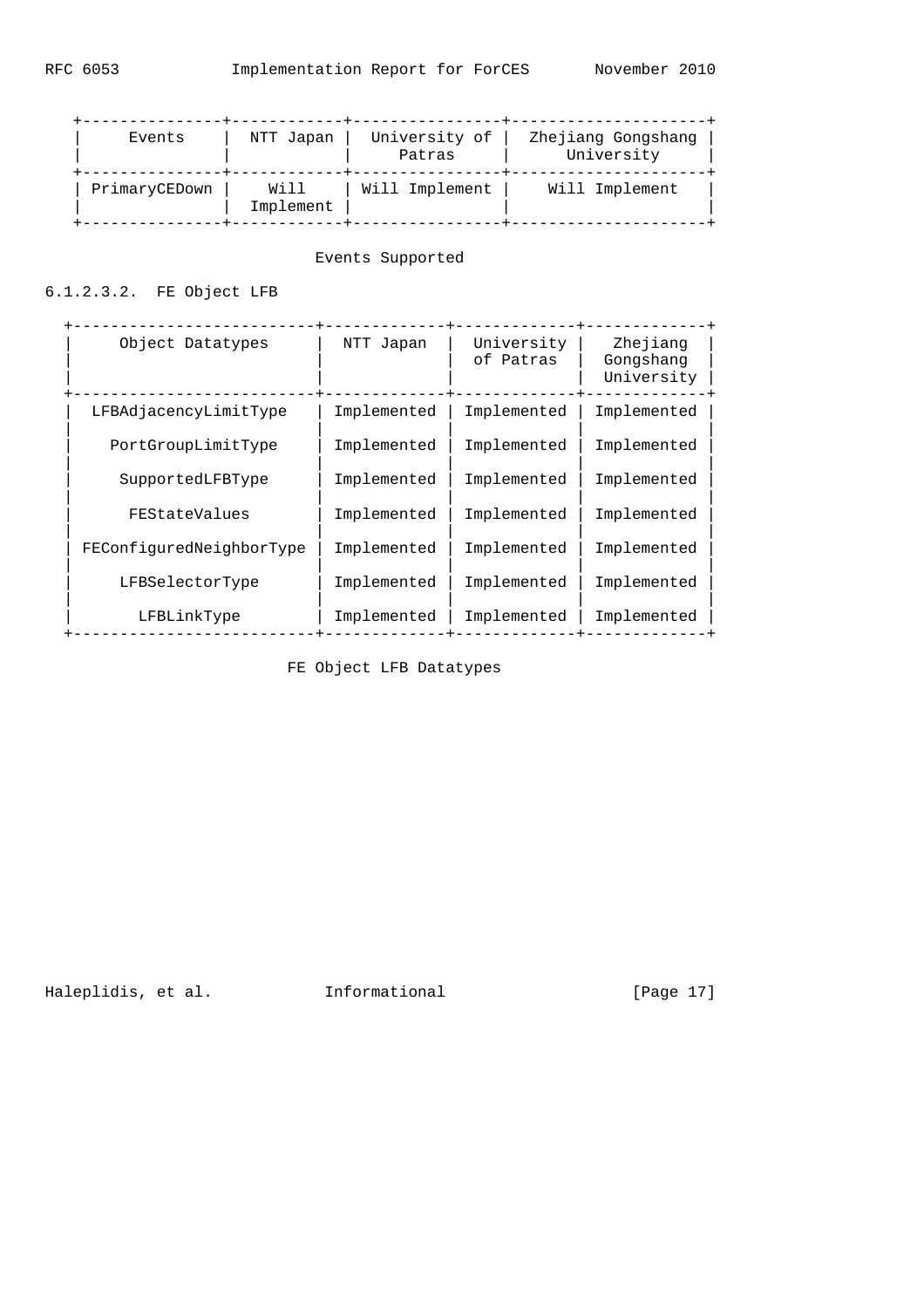| Object<br>Components | NTT Japan   | University of<br>Patras | Zhejiang Gongshang<br>University |
|----------------------|-------------|-------------------------|----------------------------------|
| LFBTopology          | Implemented | Implemented             | Implemented                      |
| LFBSelectors         | Implemented | Implemented             | Implemented                      |
| FEName               | Implemented | Implemented             | Implemented                      |
| FEID                 | Implemented | Implemented             | Implemented                      |
| FEVendor             | Implemented | Implemented             | Implemented                      |
| FEModel              | Implemented | Implemented             | Implemented                      |
| FEState              | Implemented | Implemented             | Implemented                      |
| FENeighbors          | Implemented | Implemented             | Implemented                      |
|                      |             |                         |                                  |

# FE Object LFB Components

| Capabilities          | NTT Japan   | University<br>of Patras | Zhejiang<br>Gongshang<br>University |
|-----------------------|-------------|-------------------------|-------------------------------------|
| ModifiableLFBTopology | Implemented | Implemented             | Implemented                         |
| SupportedLFBs         | Implemented | Implemented             | Implemented                         |

Capabilities Supported

Haleplidis, et al. 1nformational [Page 18]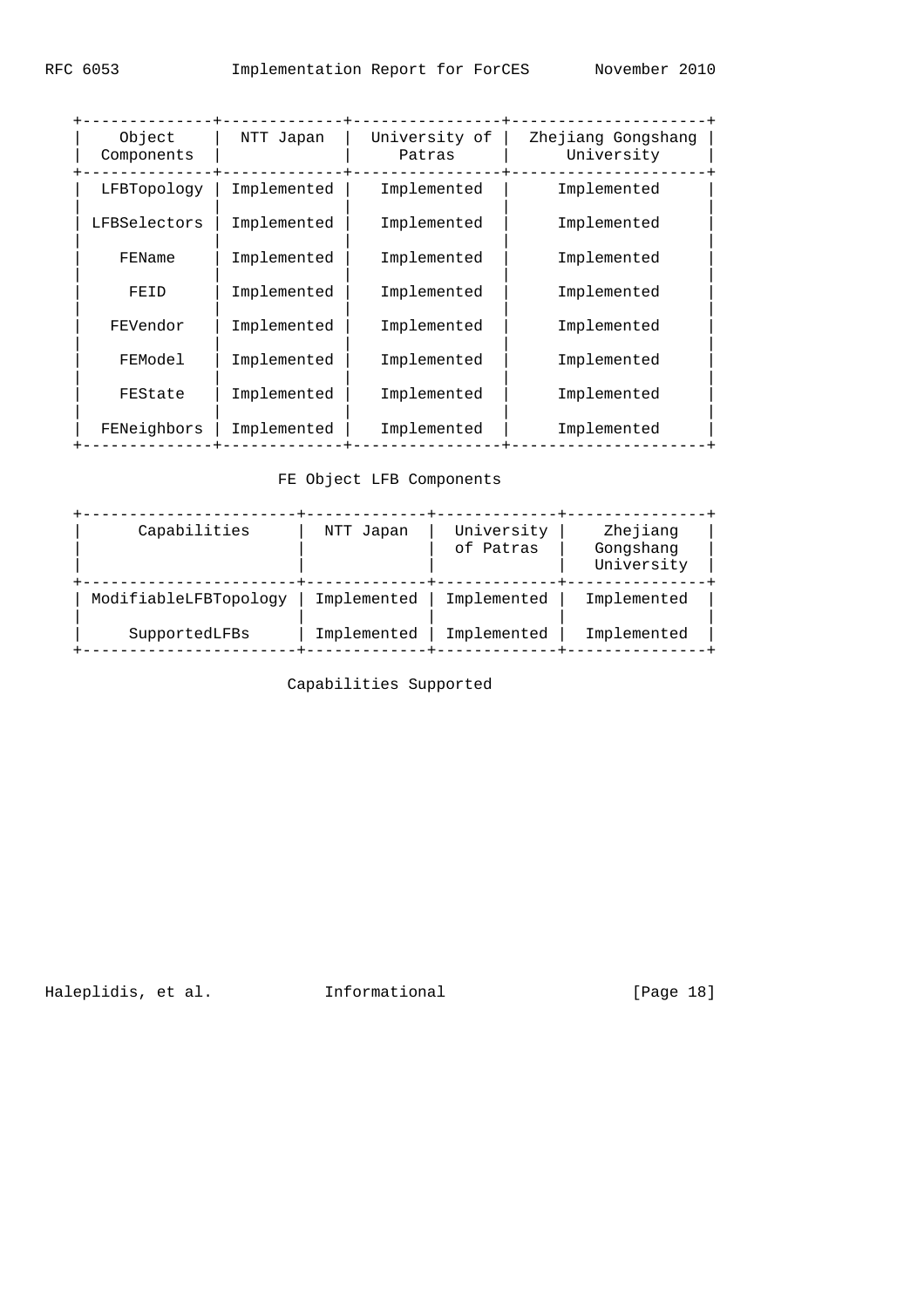6.1.3. ForCES SCTP TML Features

6.1.3.1. TML Priority Ports

| Port                         | NTT Japan   | University of<br>Patras | Zhejiang Gongshang<br>University |
|------------------------------|-------------|-------------------------|----------------------------------|
| High priority<br>(6700)      | Implemented | Implemented             | Implemented                      |
| Medium<br>priority<br>(6701) | Implemented | Implemented             | Implemented                      |
| Low priority<br>(6702)       | Implemented | Implemented             | Implemented                      |

# Priority Ports

6.1.3.2. Message Handling at Specific Priorities

| ForCES Message                | NTT Japan   | University of<br>Patras | Zhejiang<br>Gongshang<br>University |
|-------------------------------|-------------|-------------------------|-------------------------------------|
| Association<br>Setup          | Implemented | Implemented             | Implemented                         |
| Association<br>Setup Response | Implemented | Implemented             | Implemented                         |
| Association<br>Teardown       | Implemented | Implemented             | Implemented                         |
| Config                        | Implemented | Implemented             | Implemented                         |
| Config Response               | Implemented | Implemented             | Implemented                         |
| Ouery                         | Implemented | Implemented             | Implemented                         |
| Query Response                | Implemented | Implemented             | Implemented                         |
|                               |             |                         |                                     |

Message Handling at High-Priority (6700) Port

Haleplidis, et al. 1nformational [Page 19]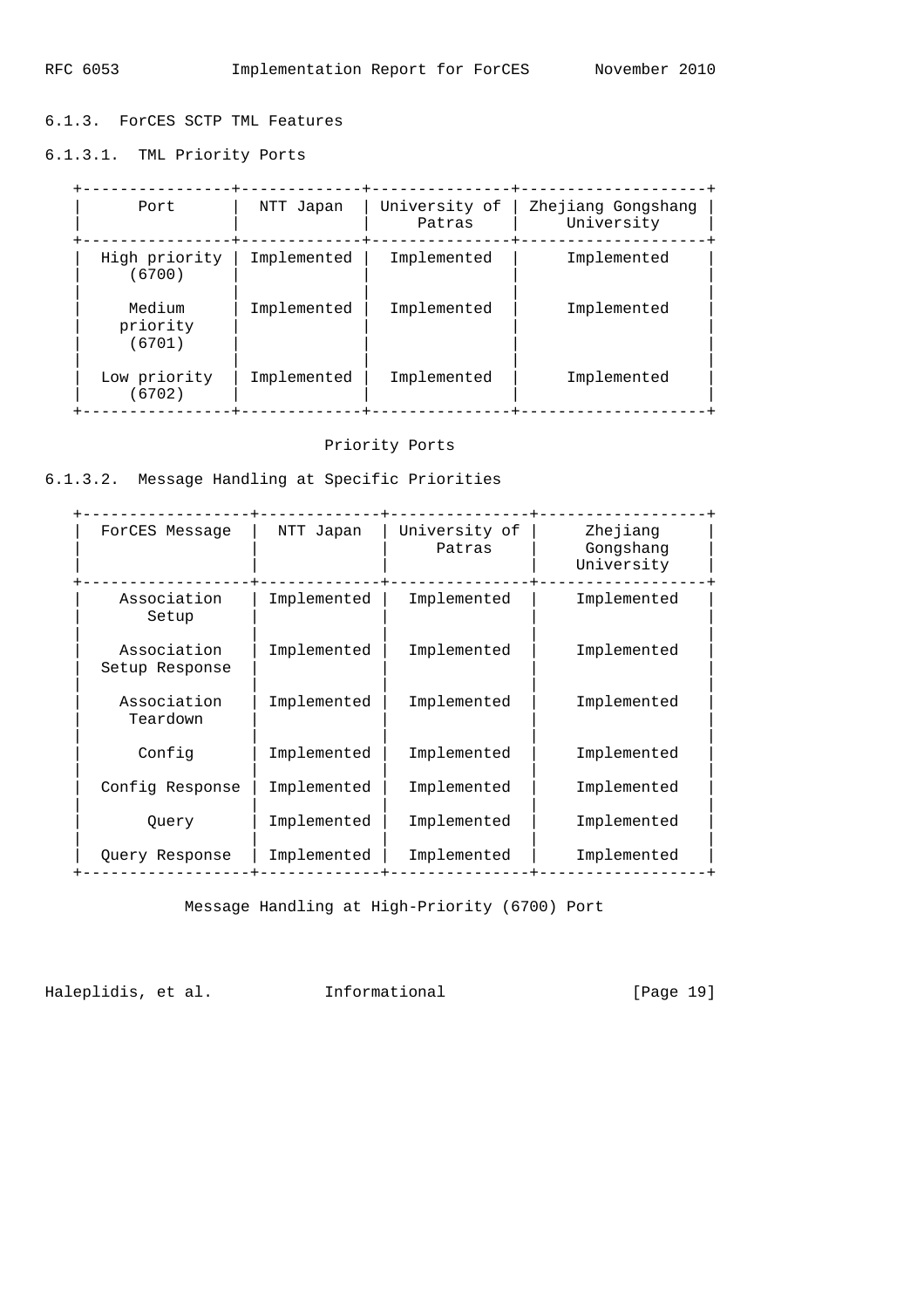| ForCES                | NTT Japan   | University of | Zhejiang Gongshang |
|-----------------------|-------------|---------------|--------------------|
| Message               |             | Patras        | University         |
| Event<br>Notification | Implemented | Implemented   | Implemented        |

## Message Handling at Medium-Priority (6701) Port

| ForCES<br>Message  | NTT Japan   | University of<br>Patras | Zhejiang Gongshang<br>University |
|--------------------|-------------|-------------------------|----------------------------------|
| Packet<br>Redirect | Implemented | Implemented             | Implemented                      |
| Heartbeat          | Implemented | Implemented             | Implemented                      |

Message Handling at Low-Priority (6702) Port

# 6.1.3.3. TML Security Feature

| Security | NTT Japan         | University of  | Zhejiang Gongshang |
|----------|-------------------|----------------|--------------------|
| Feature  |                   | Patras         | University         |
| IPsec    | Will<br>Implement | Will Implement | Will Implement     |

Security Feature Support

## 6.2. Interoperability Report

 The interoperability test took place at the University of Patras, in the Department of Electrical and Computer Engineering.

 There were two options for participation in the interoperability test.

- 1. Locally, on the University of Patras premises.
- 2. Remotely, via Internet.

Haleplidis, et al. 1nformational [Page 20]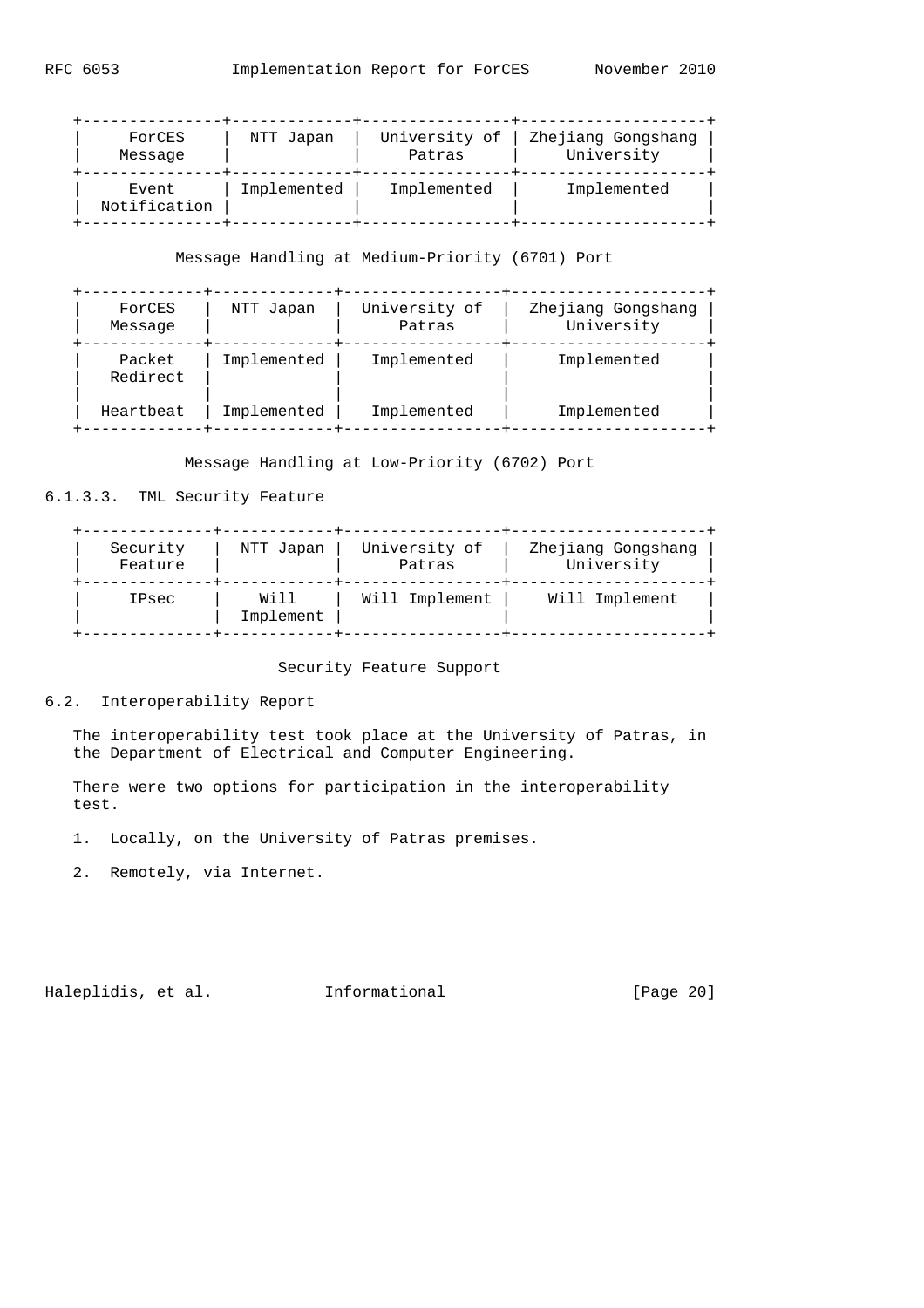Implementations from NTT and the University of Patras were present locally on the University of Patras premises in Greece, while the implementation from Zhejiang Gongshang University, which was behind a NAT, connected remotely from China.

 The interoperability test validated the basic functionality of the ForCES protocol, mainly message exchanging and handling.

The following scenarios were tested.

6.2.1. Scenarios

 The main goal of the interoperability test was to validate the basic protocol functionality; the test parameters were limited.

- 1. In the Association Setup message, all report messages were ignored.
- 2. In the Association Setup stage, the FEO OperEnable Event (FE to CE), Config FEO Adminup (CE to FE), and FEO Config-Resp (FE to CE) messages were ignored. The CEs assumed that the FEs were enabled once the LFB selectors had been queried.
- 3. Only FULLDATA-TLVs were used and not SPARSEDATA-TLVs.
- 4. There were no transaction operations.
- 5. Each message had only one LFBSelect-TLV, one OPER-TLV, and one PATH-DATA-TLV per message when these were used.

6.2.1.1. Scenario 1 - Pre-Association Setup

 While the pre-association setup is not in the ForCES current scope, it is an essential step before CEs and FEs communicate. As the first part in a successful CE-FE connection, the participating CEs and FEs had to be configurable.

 In the pre-association phase, the following configuration items were set up regarding the CEs:

- o The CE ID.
- o The FE IDs that were connected to this CE.
- o The IP addresses of the FEs that connected to the CE.
- o The TML priority ports.

Haleplidis, et al. 1nformational [Page 21]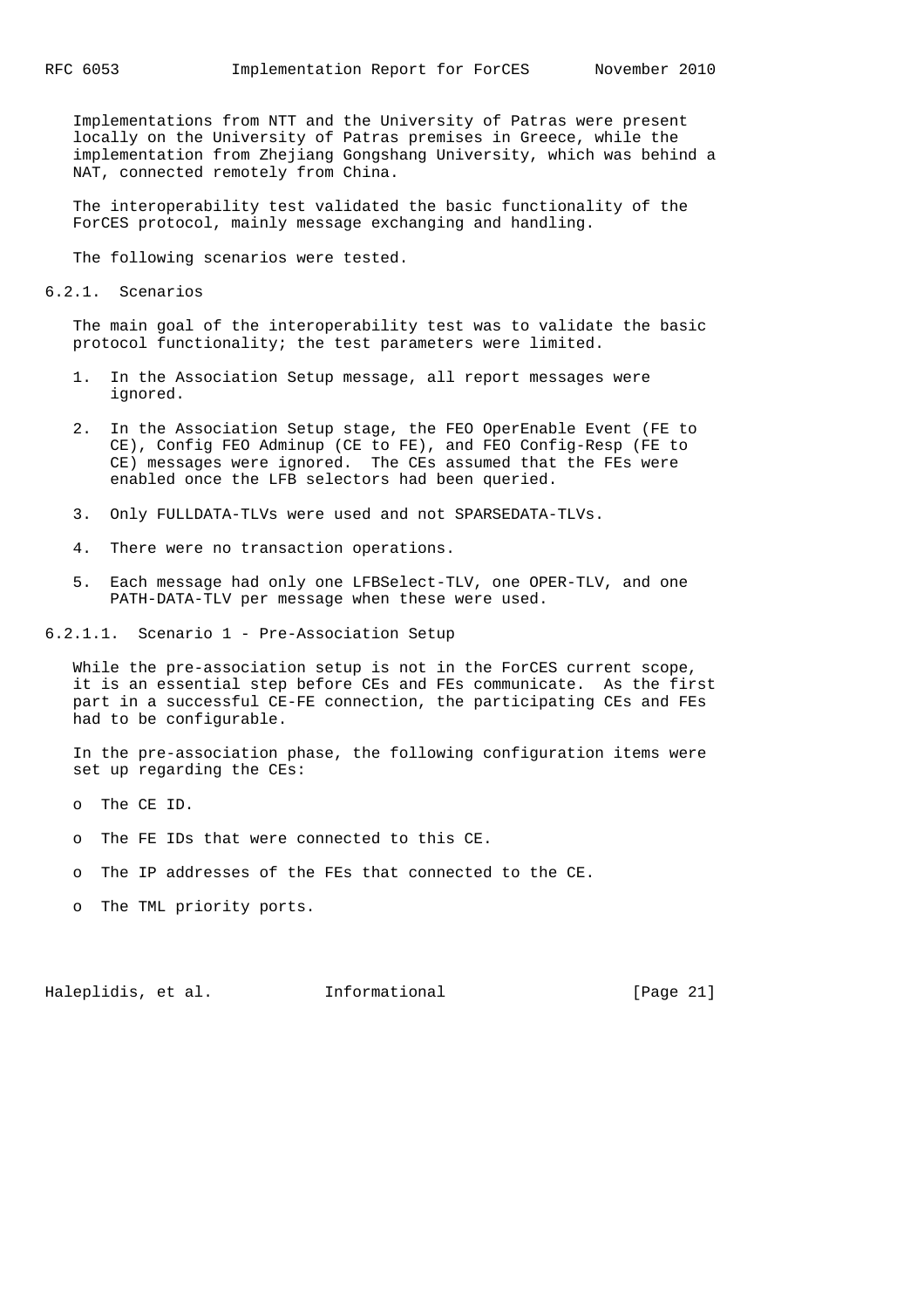In the pre-association phase, the following configuration items were set up regarding the FEs:

o The FE ID.

o The CE ID to which this FE was connecting.

o The IP address of the CE to which this FE was connecting.

o The TML priority ports.

6.2.1.2. Scenario 2 - TML Priority Channels Connection

 For the interoperability test, the SCTP was used as TML. The TML connection with the associating element was needed for Scenario 2 to be successful.

 SCTP TML [RFC5811] defines three priority channels, with specific ports:

o High priority - Port number: 6704

o Medium priority - Port number: 6705

o Lower priority - Port number: 6706

 However, at the time of the interoperability test, the SCTP ports of the three priority channels were the following:

o High priority - Port number: 6700

o Medium priority - Port number: 6701

o Lower priority - Port number: 6702

 As specified in Section 5, "Exceptions", this does not invalidate the results of the interoperability test.

6.2.1.3. Scenario 3 - Association Setup - Association Complete

 Once the pre-association phase in the previous two scenarios had completed, CEs and FEs would be ready to communicate using the ForCES protocol and enter the Association Setup stage. In this stage, the FEs would attempt to join the NE. The following ForCES protocol messages would be exchanged for each CE-FE pair in the specified order:

Haleplidis, et al. Informational [Page 22]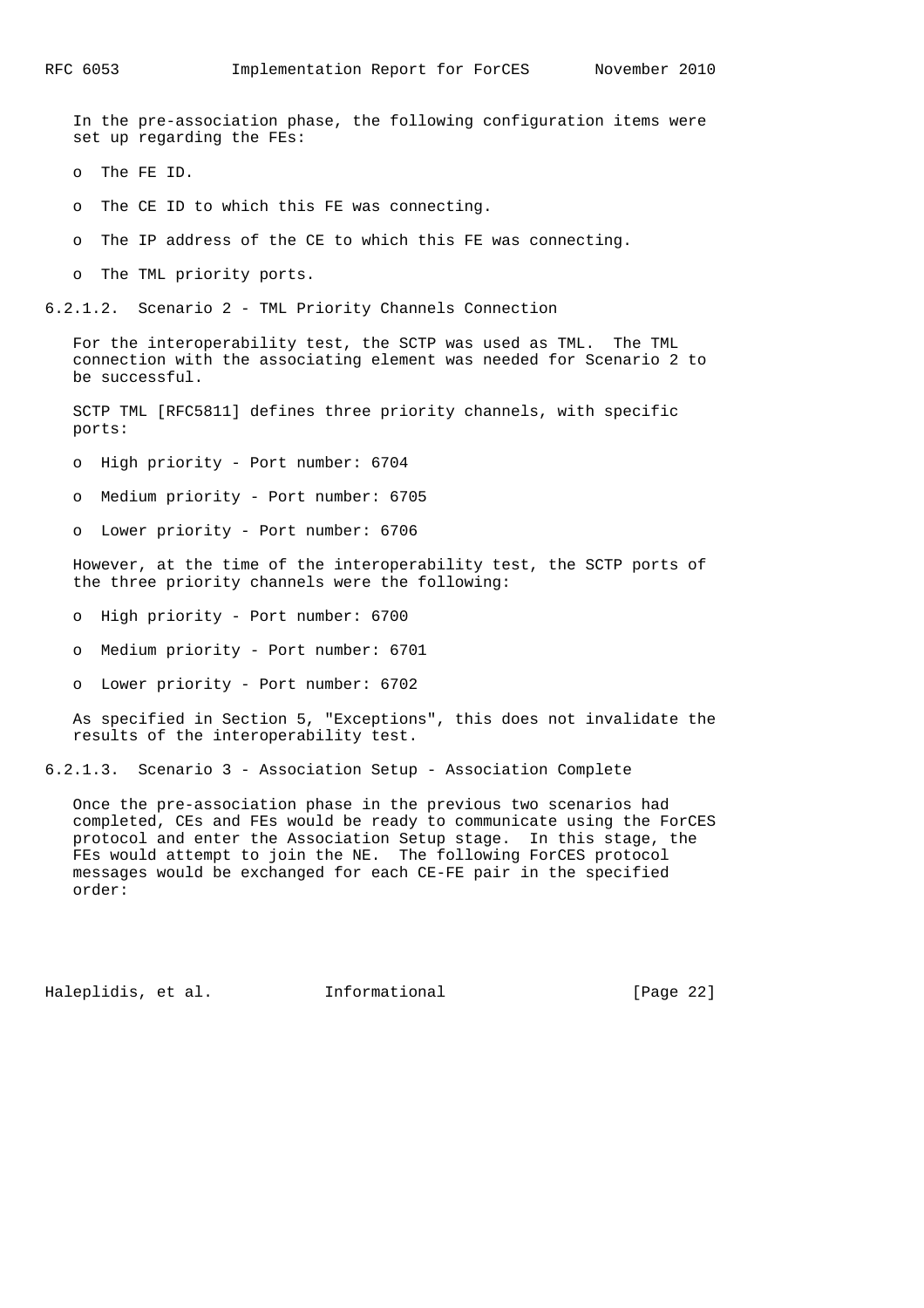- o Association Setup message (from FE to CE)
- o Association Setup Response message (from CE to FE)
- o Query message: FEO LFB selectors (from CE to FE)
- o Query Response: FEO LFB selectors response (from FE to CE)

6.2.1.4. Scenario 4 - CE Query

 Once the Association Setup stage had completed, the FEs and CEs would enter the Established stage. In this stage, the FE will be continuously updated or queried. The CE should query the FE for a specific value from the FE Object LFB and from the FE Protocol LFB. An example from the FE Protocol LFB is the FE Heartbeat Interval (FEHI), and an example from the FE Object LFB is the state of the LFB (FEState).

The following ForCES protocol messages were exchanged:

- o Query message
- o Query Response message
- 6.2.1.5. Scenario 5 Heartbeat Monitoring

 The Heartbeat (HB) message is used for one ForCES element (FE or CE) to asynchronously notify one or more other ForCES elements in the same ForCES NE of its liveness. The default configuration of the Heartbeat Policy of the FE is set to 0, which means that the FE should not generate any Heartbeat messages. The CE is responsible for checking FE liveness by setting the PL header ACK flag of the message it sends to AlwaysACK. In this scenario, the CE will send a Heartbeat message with the ACK flag set to AlwaysACK, and the FE should respond.

The following type of ForCES protocol message was exchanged:

o Heartbeat message

6.2.1.6. Scenario 6 - Simple Config Command

 A Config message is sent by the CE to the FE to configure LFB components in the FE. A simple Config command, easily visible and metered, would be to change the Heartbeat configuration. This was done in two steps:

Haleplidis, et al. Informational [Page 23]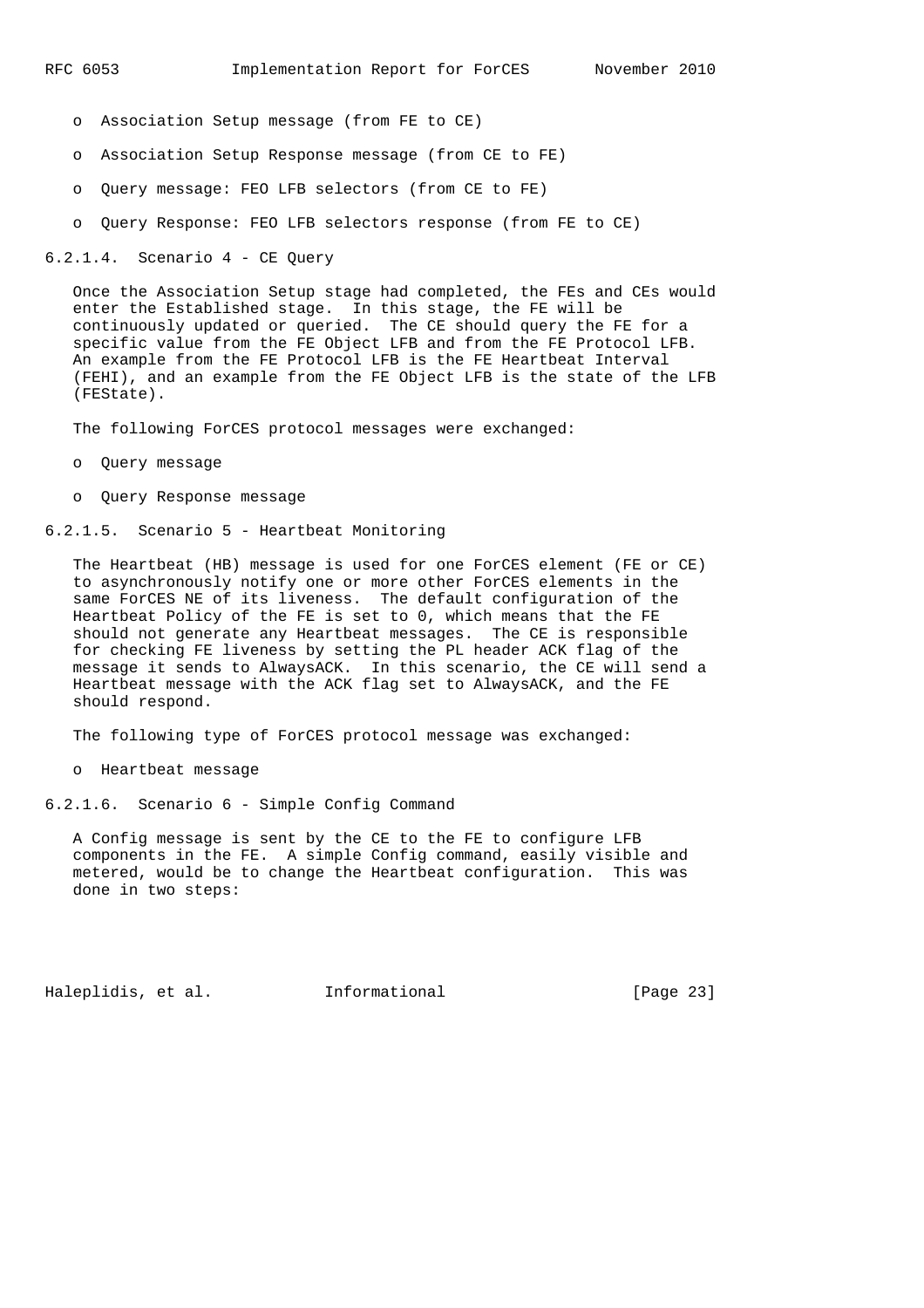- 1. Change the FE Heartbeat Policy (FEHBPolicy) to value 1, to force the FE to send heartbeats.
- 2. After some heartbeats from the FE, the FE Heartbeat Interval (FEHI) was changed.

The following ForCES protocol messages were exchanged:

- o Config message
- o Config Response message
- 6.2.1.7. Scenario 7 Association Teardown

 In the end, the association must be terminated. There were three scenarios by which the association was terminated:

- 1. Normal teardown, by exchanging an Association Teardown message.
- 2. Irregular teardown, by stopping heartbeats from an FE or a CE.
- 3. Irregular teardown, by externally shutting down/rebooting an FE or a CE.
- All scenarios were investigated in the interoperability test.

The following type of ForCES protocol message was exchanged:

o Association Teardown message

Haleplidis, et al. Informational [Page 24]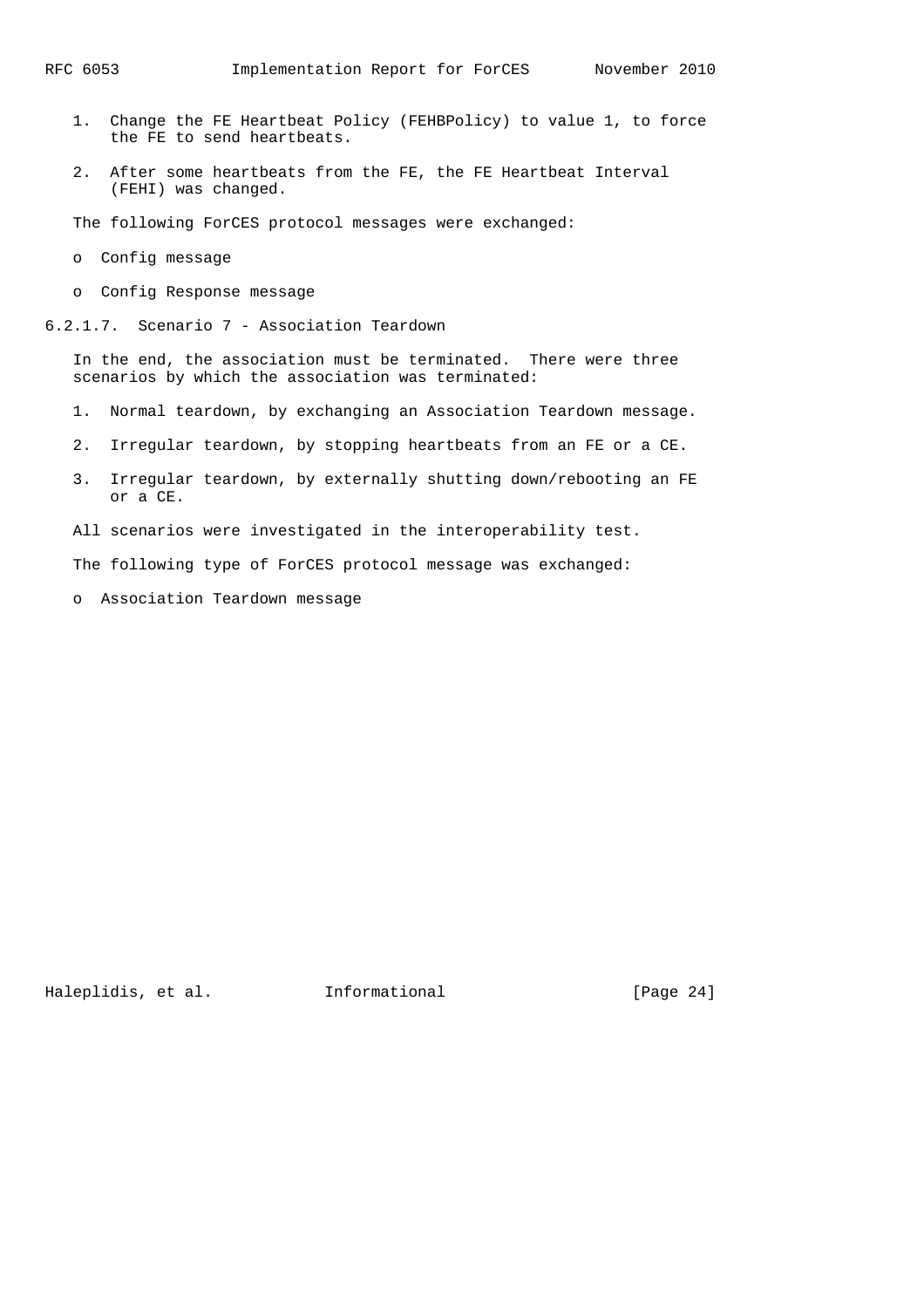# 6.2.2. Tested Features

The features that were tested are:

6.2.2.1. ForCES Protocol Features

6.2.2.1.1. Protocol Messages



ForCES Protocol Messages

 o PASS: All implementations handled the protocol messages, and all protocol analyzers captured them.

Haleplidis, et al. 1nformational [Page 25]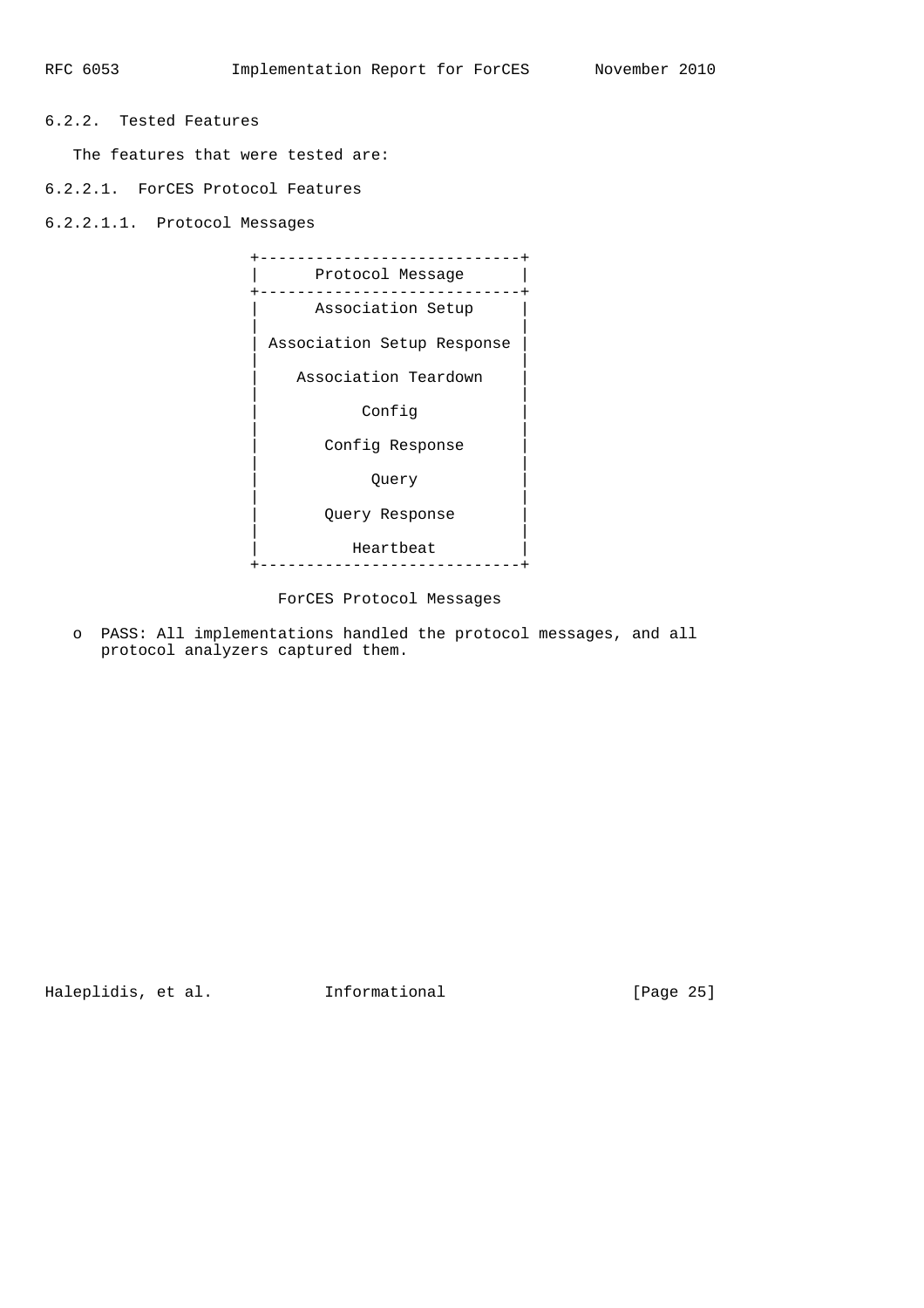6.2.2.1.2. MainHeader Handling



MainHeader Handling

 o PASS: All implementations handled these main header flags, and all protocol analyzers captured them.

6.2.2.1.3. TLV Handling



TLVs Supported

 o PASS: All implementations handled these TLVs, and all protocol analyzers captured them.

Haleplidis, et al. 1nformational [Page 26]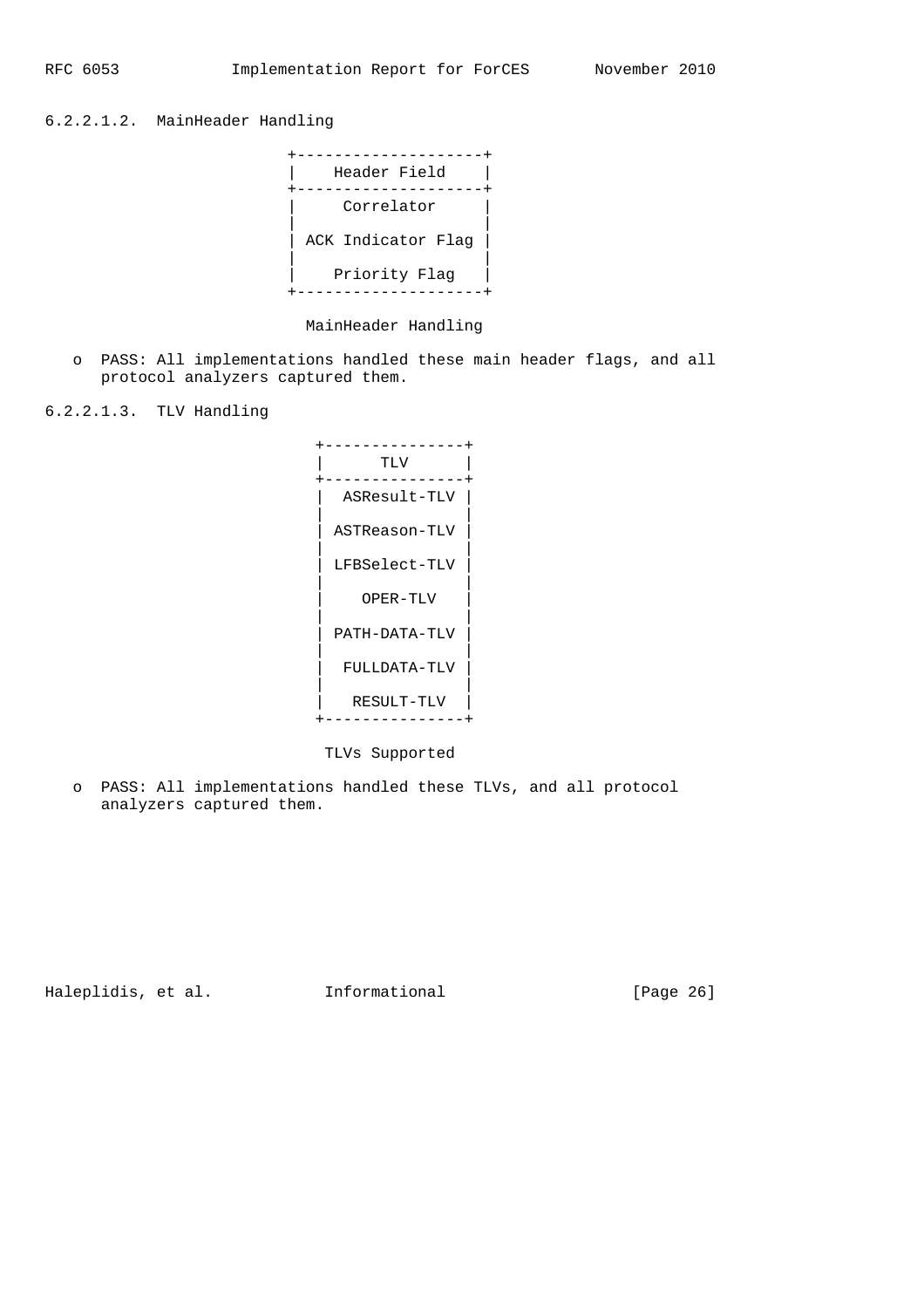6.2.2.1.4. Operation Types Supported



## Operation Types Supported

 o PASS: All implementations handled these operations, and all protocol analyzers captured them.

6.2.2.1.5. ForCES Protocol Advanced Features



## ForCES Protocol Advanced Features

 Although batching was not initially intended to be tested, it was assessed during the interoperability test.

 o PASS: Two implementations handled batching, and all handled heartbeats. The protocol analyzers captured both.

Haleplidis, et al. 1nformational [Page 27]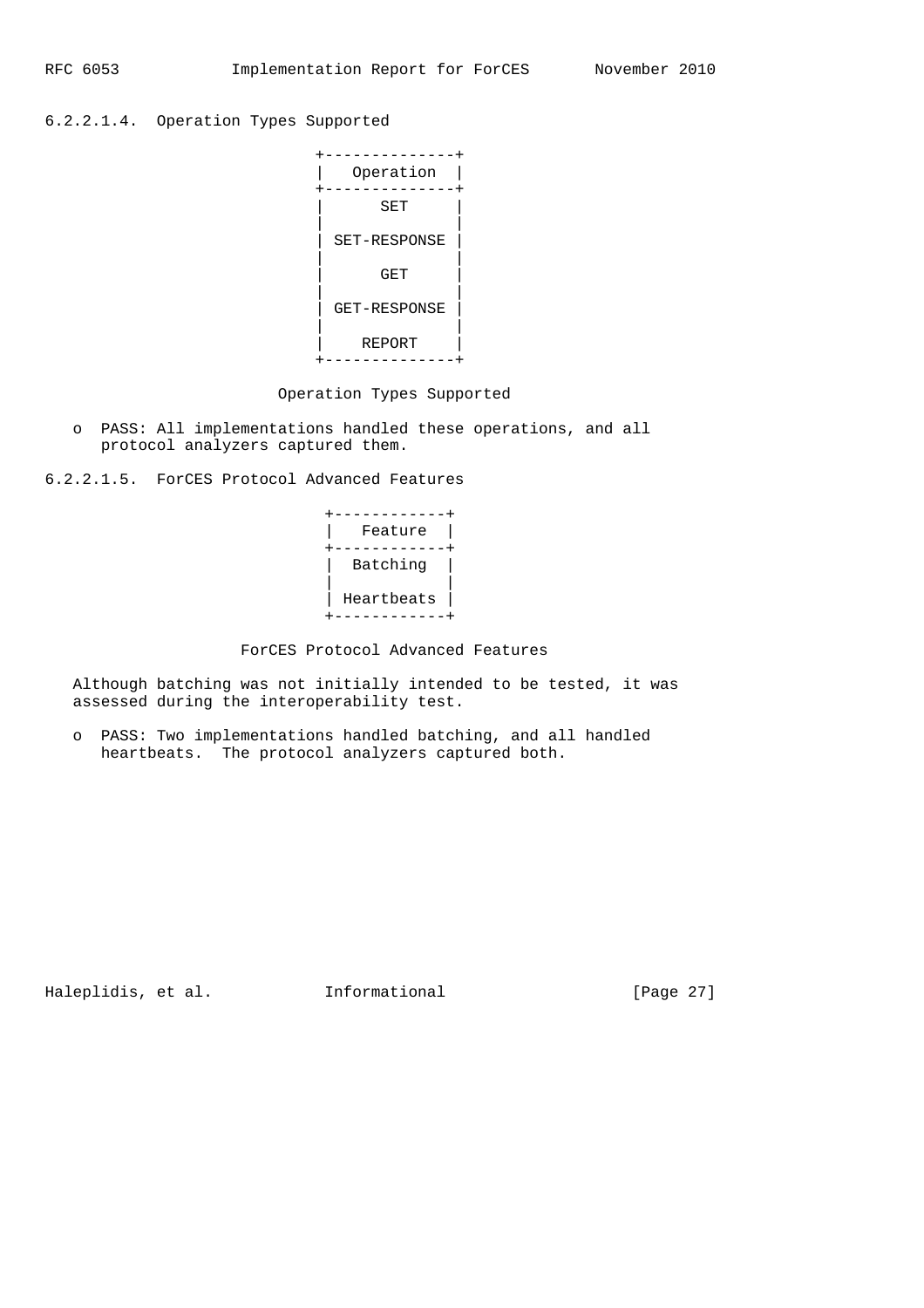6.2.2.2. ForCES Model Features

6.2.2.2.1. Basic Atomic Types Supported



## Basic Atomic Types Supported

o PASS: All implementations handled these basic atomic types.

6.2.2.2.2. Compound Types Supported

| Compound Type |
|---------------|
| structs       |
| arrays        |

## Compound Types Supported

o PASS: All implementations handled these compound types.

6.2.2.2.3. LFBs Supported

6.2.2.2.3.1. FE Protocol LFB



## FE Protocol LFB Datatypes

o PASS: All implementations handled these FE Protocol LFB datatypes.

Haleplidis, et al. 1nformational [Page 28]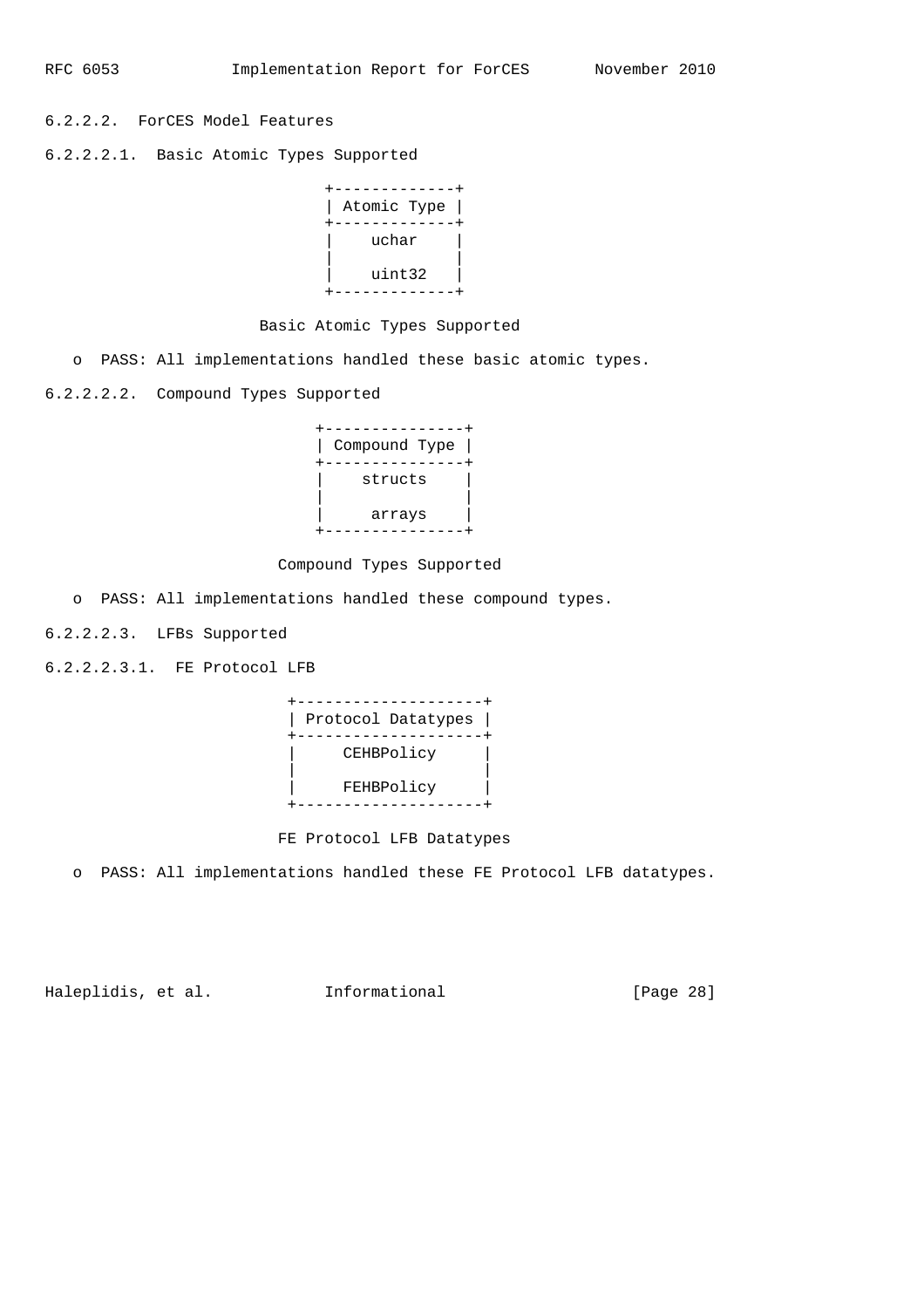

FE Protocol LFB Components

 o PASS: All implementations handled these FE Protocol LFB components.

6.2.2.2.3.2. FE Object LFB



FE Object LFB Datatypes

o PASS: All implementations handled these FE Object LFB datatypes.

| Object Components |  |
|-------------------|--|
| LFBSelectors      |  |
| FEState           |  |
|                   |  |

FE Object LFB Components

o PASS: All implementations handled these FE Object LFB components.

Haleplidis, et al. 1nformational [Page 29]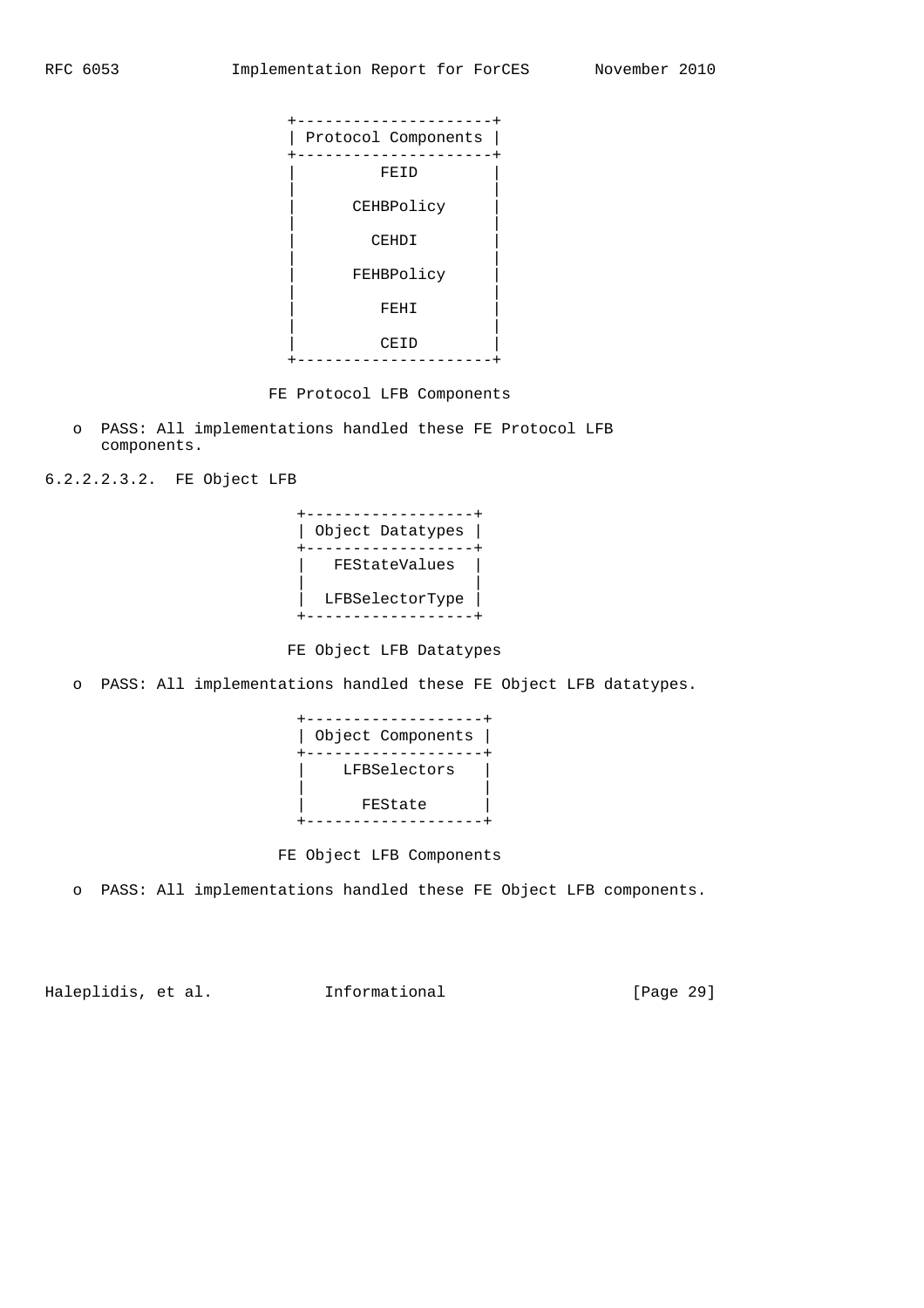6.2.2.3. ForCES SCTP TML Features

6.2.2.3.1. TML Priority Ports

| Port                   |
|------------------------|
| High priority (6700)   |
| Medium priority (6701) |
| Low priority (6702)    |

## Priority Ports

 o PASS: All implementations opened and connected to all the SCTP priority ports. The protocol analyzers captured all ports and their corresponding priority.

6.2.2.3.2. Message Handling at Specific Priorities



Message Handling at High-Priority (6700) Port

 o PASS: All implementations handled these messages at this SCTP priority port. The protocol analyzers captured these messages at this priority port.

Haleplidis, et al. 1nformational [Page 30]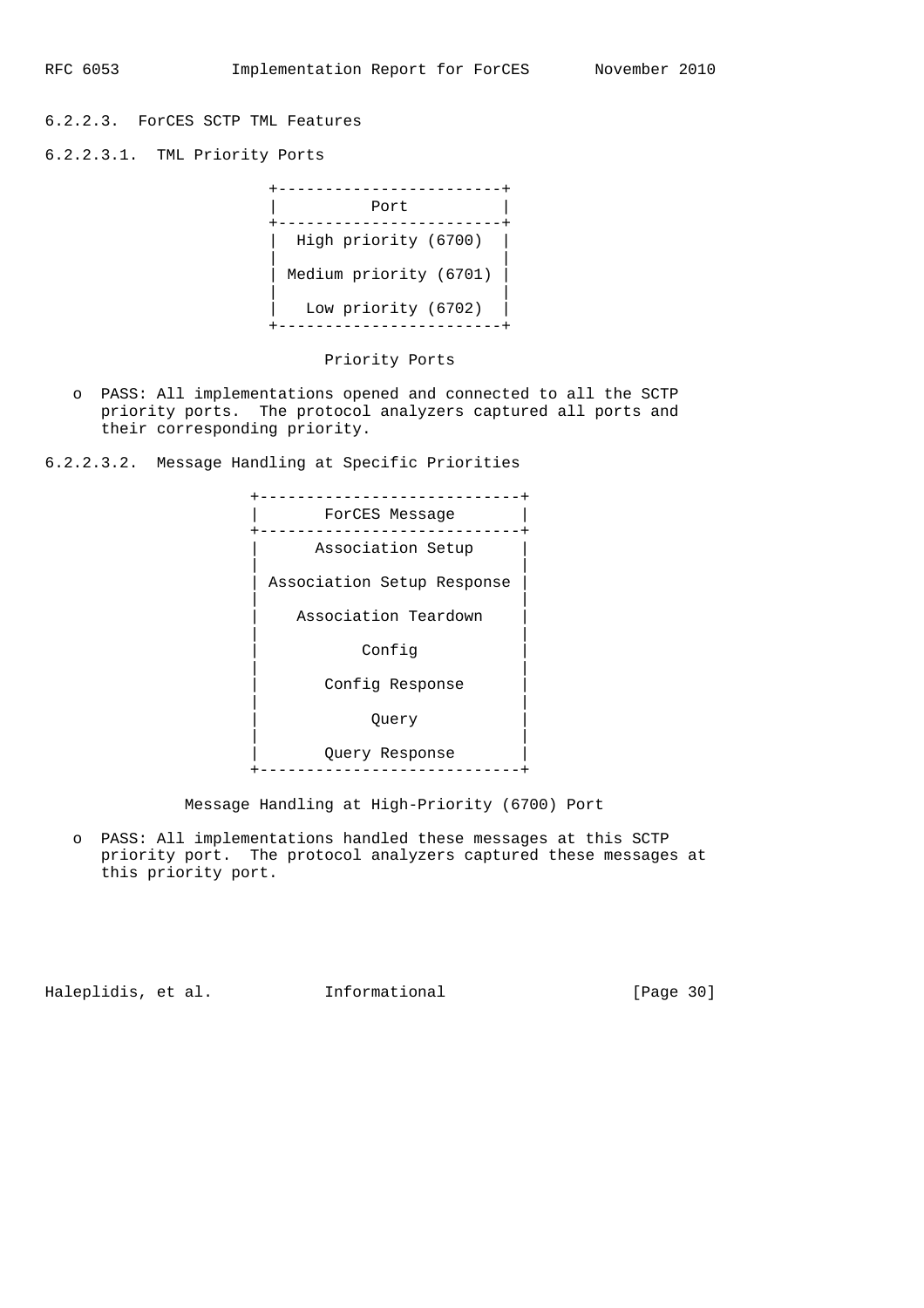+----------------+ | ForCES Message | +----------------+ | Heartbeats | +----------------+

Message Handling at Low-Priority (6702) Port

- o PASS: All implementations handled these messages at this SCTP priority port. The protocol analyzers captured these messages at this priority port.
- 6.2.3. Interoperability Results

All implementations were found to be interoperable with each other.

All scenarios were tested successfully.

The following issues were found and dealt with.

- 1. Some messages were sent on the wrong priority channels. There were some ambiguities in the SCTP TML document regarding how to deal with such a situation. The possibilities were an FE response on the same (wrong) channel as a CE query; an FE response on the correctly documented channel for the message; or simply dropping the packet. This has been corrected by mandating the message-to-channel mapping to be a MUST in the SCTP TML document [RFC5811] before it was published as an RFC.
	- 2. At some point, a CE sent a Teardown message to the FE. The CE expected the FE to shut down the connection, and the FE waited for the CE to shut down the connection; both were then caught in a deadlock. This was a code bug and was fixed.
	- 3. Sometimes, only when the CE and FE were remote to each other (one being in China and another in Greece), the Association Setup message was not received by the CE side, and therefore an association never completed. This was not an implementation issue but rather a network issue. This issue was solved with the retransmission of the non-delivered messages.
	- 4. An implementation did not take into account that the padding in TLVs MUST NOT be included in the length of the TLV. This was a code bug and was fixed.
	- 5. The Execution Mode flag was set to Reserved by a CE and was not ignored by the FE. This was a code bug and was fixed.

Haleplidis, et al. 1nformational [Page 31]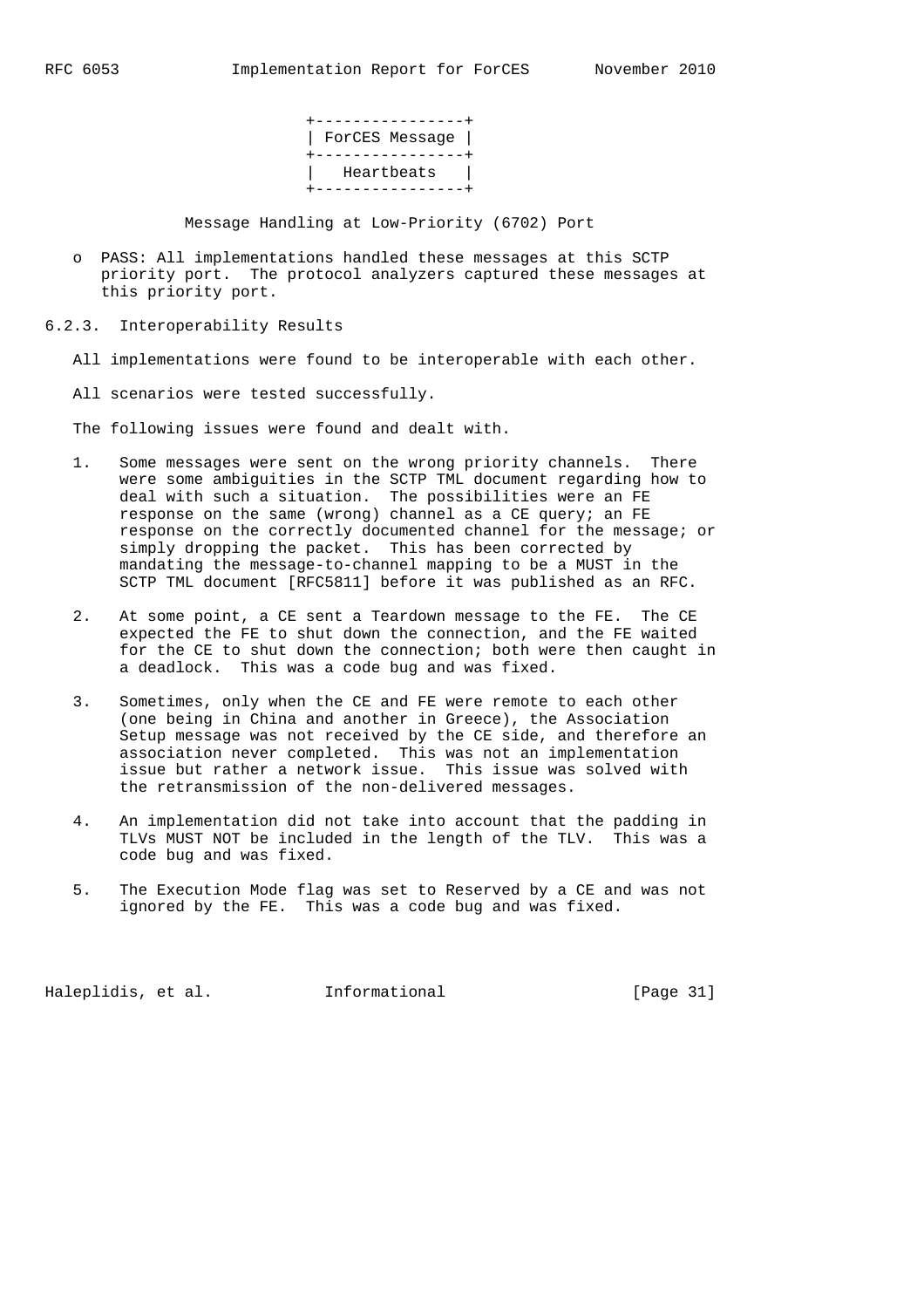- 6. After the FEHBPolicy was set to 1, the FE didn't send any heartbeats. This was a code bug and was fixed.
- 7. Some FEs sent heartbeats with the ACK flag set to a value other than NoACK. The CE responded. This was a code bug and was fixed.
- 8. When a cable was disconnected, none of the TML implementations detected it. The association was eventually dropped due to heartbeat detection; this test was a success, but this is an implementation issue that implementors should keep in mind. This is an SCTP options issue. Nothing needed to be done.
- 9. A CE crashed due to unknown LFB selector values. This was a code bug and was fixed.
- 10. With the remote connection from China (which was behind a NAT) to Greece, there were a lot of ForCES packet retransmissions. The problem was that packets like heartbeats were retransmitted. This was an implementation issue regarding SCTP usage that implementors should keep in mind. The SCTP-PR option needed to be used. Nothing needed to be done.

 The interoperability test went so well that an additional extended test was added to check for batching messages. This test was also done successfully.

7. Acknowledgements

 The authors would like to give thanks to Professors Odysseas Koufopavlou and Spyros Denazis, and the Department of Electrical and Computer Engineering at the University of Patras, who hosted the ForCES interoperability test.

 The authors would also like to give thanks to Chuanhuang Li, Ming Gao, and other participants from Zhejiang Gongshang University, which connected remotely. This allowed the discovery of a series of issues that would have been uncaught otherwise.

 The authors would also like to thank Hideaki Iwata and Yoshinobu Morimoto of NTT Japan for participating locally at the interoperability test; as well as Hiroki Date and Hidefumi Otsuka, also of NTT Japan, for contributing to the interoperability test.

 Additionally, thanks are given to Xinping Wang for her help in writing the interoperability document and to Fenggen Jia for extending the Ethereal protocol analyzer.

Haleplidis, et al. 1nformational [Page 32]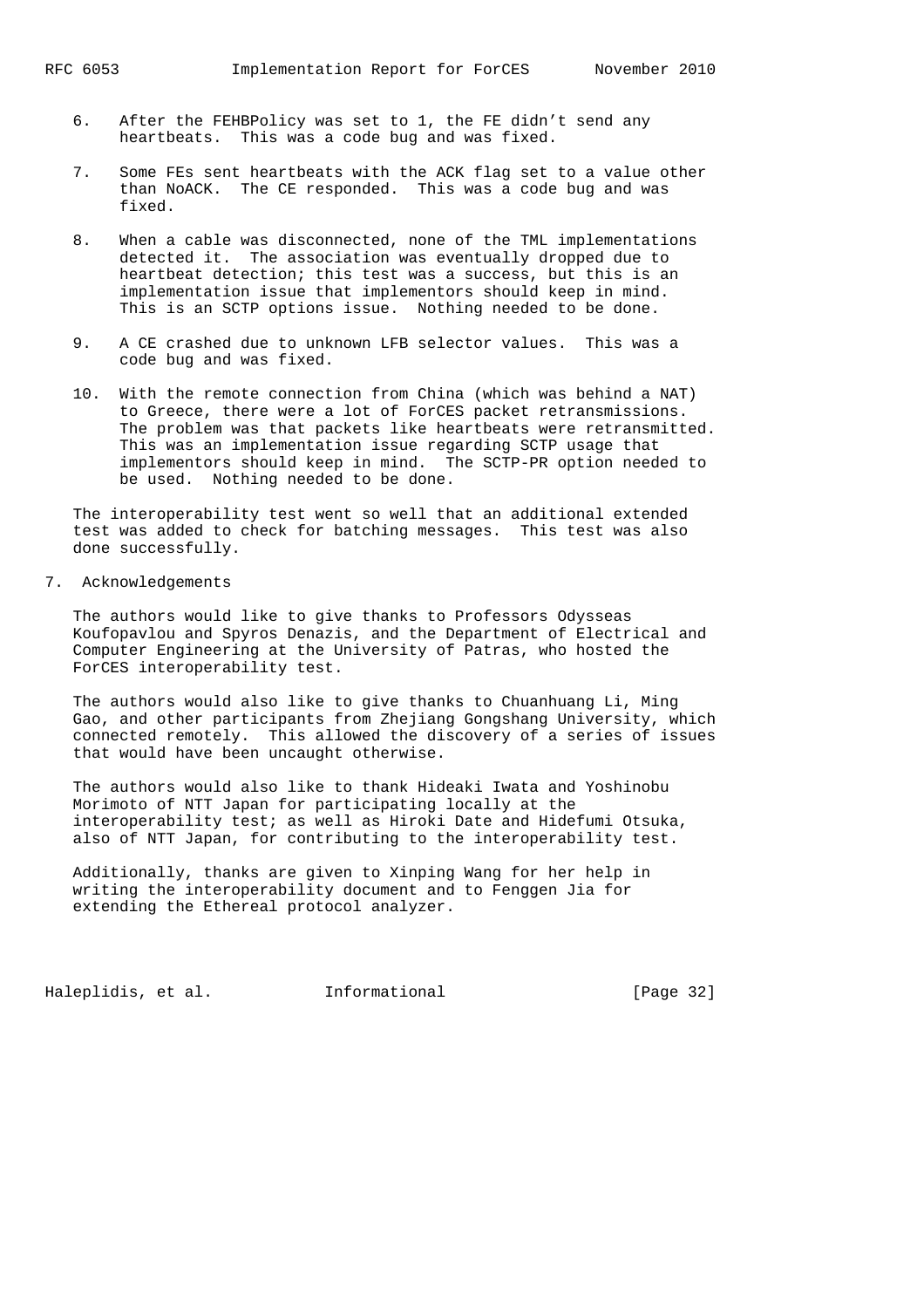8. Security Considerations

 No security elements of the protocol or the SCTP TML [RFC5811] specification were tested.

 The survey indicated that no security elements were implemented, but all participants indicated their intention to implement them.

 For security considerations regarding the ForCES protocol and SCTP TML, please see [RFC5810] and [RFC5811].

#### 9. References

9.1. Normative References

- [RFC2119] Bradner, S., "Key words for use in RFCs to Indicate Requirement Levels", BCP 14, RFC 2119, March 1997.
- [RFC5810] Doria, A., Hadi Salim, J., Haas, R., Khosravi, H., Wang, W., Dong, L., Gopal, R., and J. Halpern, "Forwarding and Control Element Separation (ForCES) Protocol Specification", RFC 5810, March 2010.
- [RFC5811] Hadi Salim, J. and K. Ogawa, "SCTP-Based Transport Mapping Layer (TML) for the Forwarding and Control Element Separation (ForCES) Protocol", RFC 5811, March 2010.
- [RFC5812] Halpern, J. and J. Hadi Salim, "Forwarding and Control Element Separation (ForCES) Forwarding Element Model", RFC 5812, March 2010.
- 9.2. Informative References
	- [RFC3654] Khosravi, H. and T. Anderson, "Requirements for Separation of IP Control and Forwarding", RFC 3654, November 2003.
	- [RFC3746] Yang, L., Dantu, R., Anderson, T., and R. Gopal, "Forwarding and Control Element Separation (ForCES) Framework", RFC 3746, April 2004.
	- [RFC5657] Dusseault, L. and R. Sparks, "Guidance on Interoperation and Implementation Reports for Advancement to Draft Standard", BCP 9, RFC 5657, September 2009.

Haleplidis, et al. Informational [Page 33]